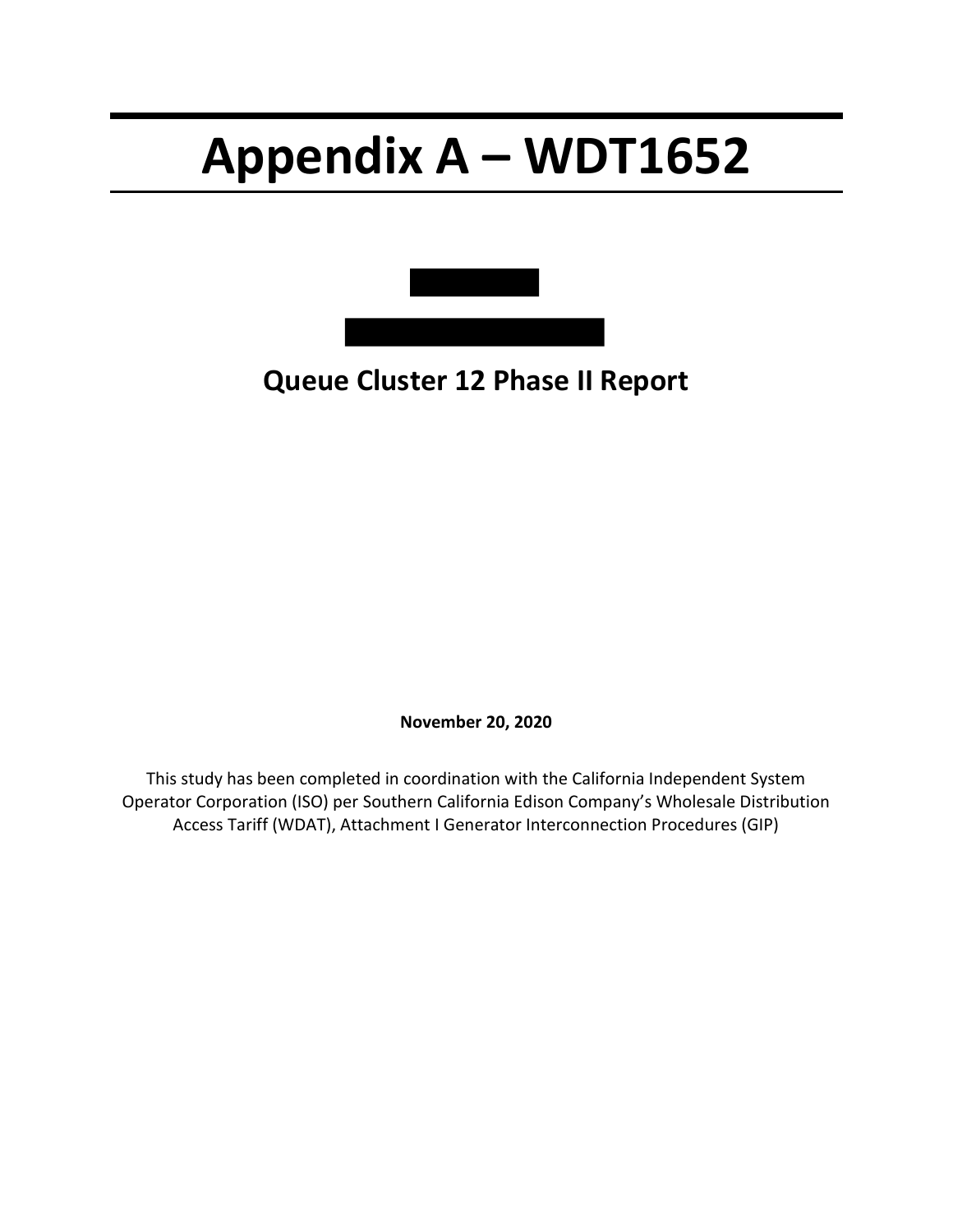# Interconnection Study Document History

| No. | Date     | Document Title                                 | Description of Document                           |
|-----|----------|------------------------------------------------|---------------------------------------------------|
|     | 11/20/20 | Queue Cluster 12 Phase II<br>Appendix A Report | Final Phase II<br>interconnection study<br>report |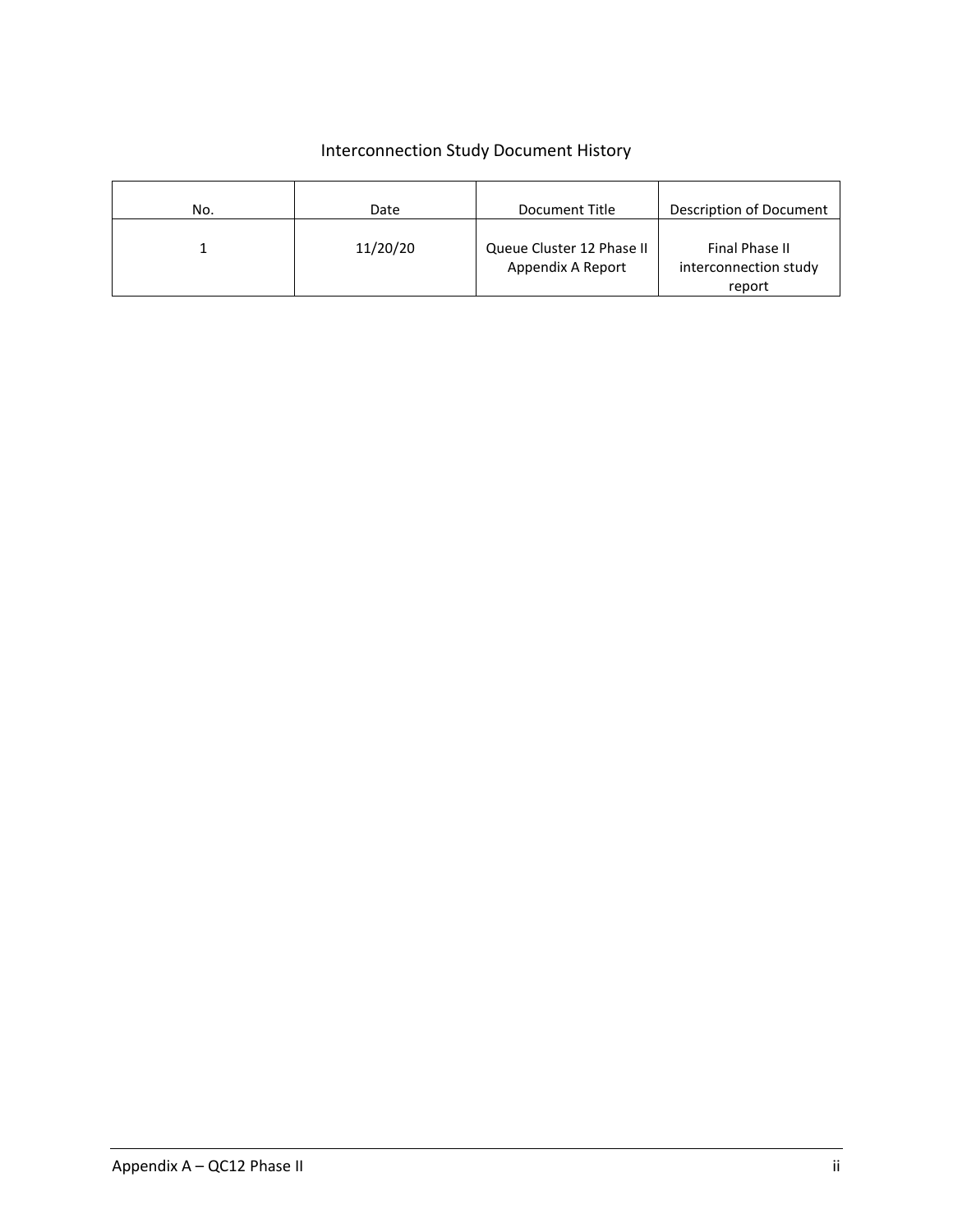# **TABLE OF CONTENTS**

| C. |                                                                                                        |
|----|--------------------------------------------------------------------------------------------------------|
| D. |                                                                                                        |
|    |                                                                                                        |
| F. |                                                                                                        |
|    |                                                                                                        |
|    |                                                                                                        |
| I. |                                                                                                        |
| J. | Interconnection Facilities, Network Upgrades, and Distribution Upgrades21                              |
| К. |                                                                                                        |
| L. |                                                                                                        |
|    | M. Timing of Full Capacity Deliverability Status, Interim Deliverability STATUS, Area Constraints, and |
|    |                                                                                                        |
|    |                                                                                                        |

# **ATTACHMENTS**

| Attachment 1: Interconnection Facilities, Network Upgrades, and Distribution Upgrades30                |  |
|--------------------------------------------------------------------------------------------------------|--|
| Attachment 2: Escalated Cost and Time to Construct for Interconnection Facilities, Reliability Network |  |
|                                                                                                        |  |
| Attachment 3: Allocation of Network Upgrades for Cost Estimates and Maximum Network Upgrade            |  |
|                                                                                                        |  |
|                                                                                                        |  |
|                                                                                                        |  |
|                                                                                                        |  |
|                                                                                                        |  |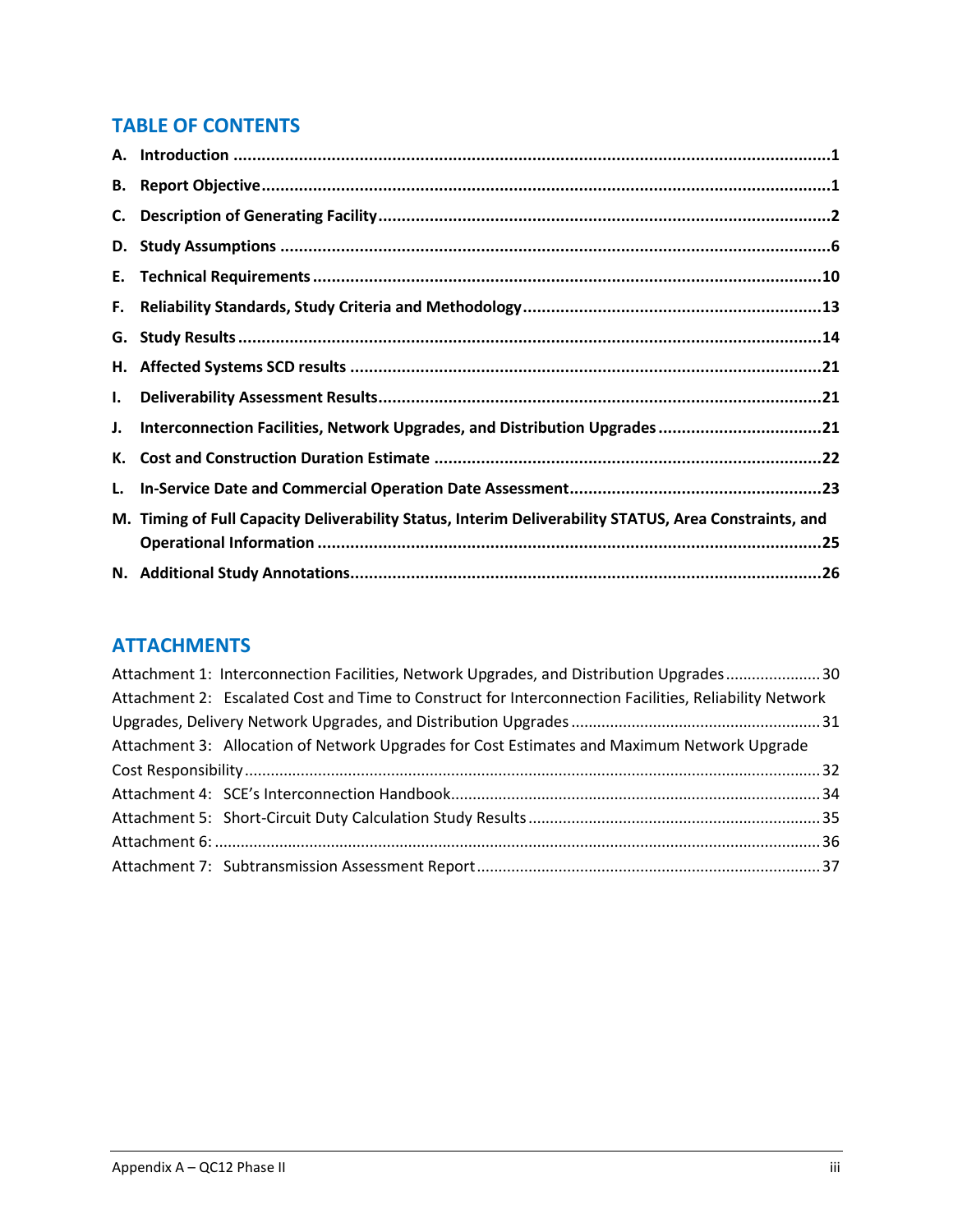# <span id="page-3-0"></span>**A. INTRODUCTION**

the Interconnection Customer ("IC"), has submitted a completed Interconnection Request ("IR") to Southern California Edison ("SCE"), the Distribution Provider, for its proposed  $\blacksquare$  ("Generating Facility"). The IC's IR and/or Attachment B stipulated Full Capacity Deliverability Status ("FCDS") and an Option A selection for the Generating Facility*.* In addition, the IC requested an In-Service Date ("ISD") and Commercial Operating Date ("COD") of 11/1/2022 and 12/1/2022, respectively. However, the actual in-service dates for the Generating Facility will depend on the duration required for: licensing, engineering, detailed design, and construction associated with the facilities required to interconnect the Generating Facility. The duration for these activities would commence after the Generation Interconnection Agreement ("GIA") for the Generating Facility has been executed or filed at the Federal Energy Regulatory Commission ("FERC") for acceptance and funded.

In accordance with FERC's approved SCE's Wholesale Distribution Access Tariff ("WDAT") Attachment I Generator Interconnection Procedures ("GIP"), the Generating Facility was grouped with Queue Cluster 12 ("QC12") Phase II projects to determine the impacts of the group as well as impacts of the Generating Facility on SCE's Distribution System and the ISO Grid. An Area Report and, where applicable, a Subtransmission Assessment Report have been prepared separately to discuss the combined impacts of all projects on the ISO Grid and to the distribution facilities served out of the System, respectively. This Appendix A report focuses only on the impacts or impact contributions of the Generating Facility to SCE's Electric System and is not intended to supersede any contractual terms or conditions specified in a forthcoming GIA.

# <span id="page-3-1"></span>**B. REPORT OBJECTIVE**

SCE performed a QC12 Phase II Study that included the Generating Facility, and this report addresses the results of the analysis.

The report provides the following:

- 1. Transmission and Distribution system impacts attributed to the Generating Facility.
- 2. System reinforcements or mitigation necessary to address the adverse impacts attributed to the Generating Facility under various system conditions.
- 3. A list of required facilities and a good faith estimate of the Generating Facility's cost responsibility and SCE's construction schedule<sup>1</sup>, assuming SCE is constructing the required facilities. Such information is provided in Attachment 1 and Attachment 2 as separate documents in the Appendix A report package for the Generating Facility.
- 4. Identification of potential short circuit duty impacts to Affected Systems served from the Transmission, Subtransmission, or Distribution System.

<sup>1</sup>t should be noted that construction is only part of the duration of months specified in the study, which includes final engineering, licensing, and other activities required to bring such facilities into service. These durations are from the execution of the GIA, receipt of: all required information, funding, and written authorization to proceed with design and engineering, procurement, and construction from the IC as will be specified in the GIA to commence the work.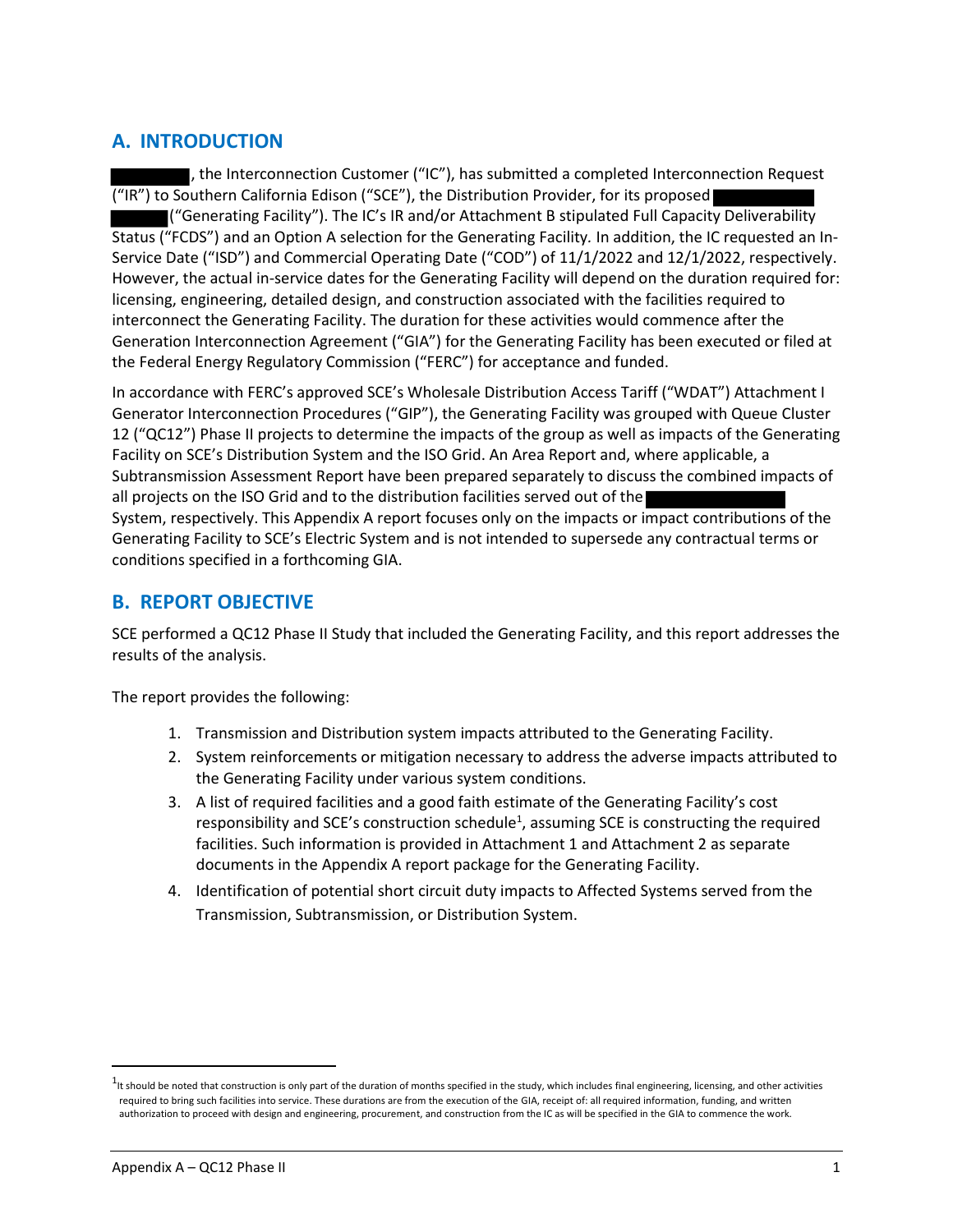Furthermore, since the Generating Facility encompasses a battery energy storage system ("BESS"), an "As-Available Charging" analysis to determine the charging impacts on SCE's Electric System was conducted as well. The analyses focused on the Charging Capacity<sup>2</sup> aspects of the Generating Facility and considered varying levels of system demand with minimal generation dispatch within the local distribution system*.*

Accordingly, this report also discloses the following:

- The adequacy of SCE's Electric System to support the Generating Facility under As-Available Charging Distribution Service ("ACDS").
- Provides a high-level explanation of potential exposure to the Generating Facility of charging restrictions on the electric system.]
- As-Available Monthly Contract Demand Charge per kW (monthly rate) used to calculate the IC's Generating Facility demand charge rate. Please refer to Attachment 2 of this report for the monthly rate assigned to the IC's Generating Facility.

# <span id="page-4-0"></span>**C. DESCRIPTION OF GENERATING FACILITY**

Generating Facility: all equipment and facilities comprising the IC's Griffith Energy Storage Generating Facility located in the City of Gardena, California as disclosed by the IC in its IR and/or Attachment B, as may have been amended during the Interconnection Study process, as summarized below:



**Table A.1:** Generation Facility General Information per the IR and/or including Attachment B

<sup>&</sup>lt;sup>2</sup> Charging Capacity: The load associated with the storage component of the Eligible Customer's Resource charged from the Distribution System that is used for later redelivery of the associated energy, net of Resource losses, to the Distribution System. Charging Capacity does not include load that is subject to the Distribution Provider's retail tariff.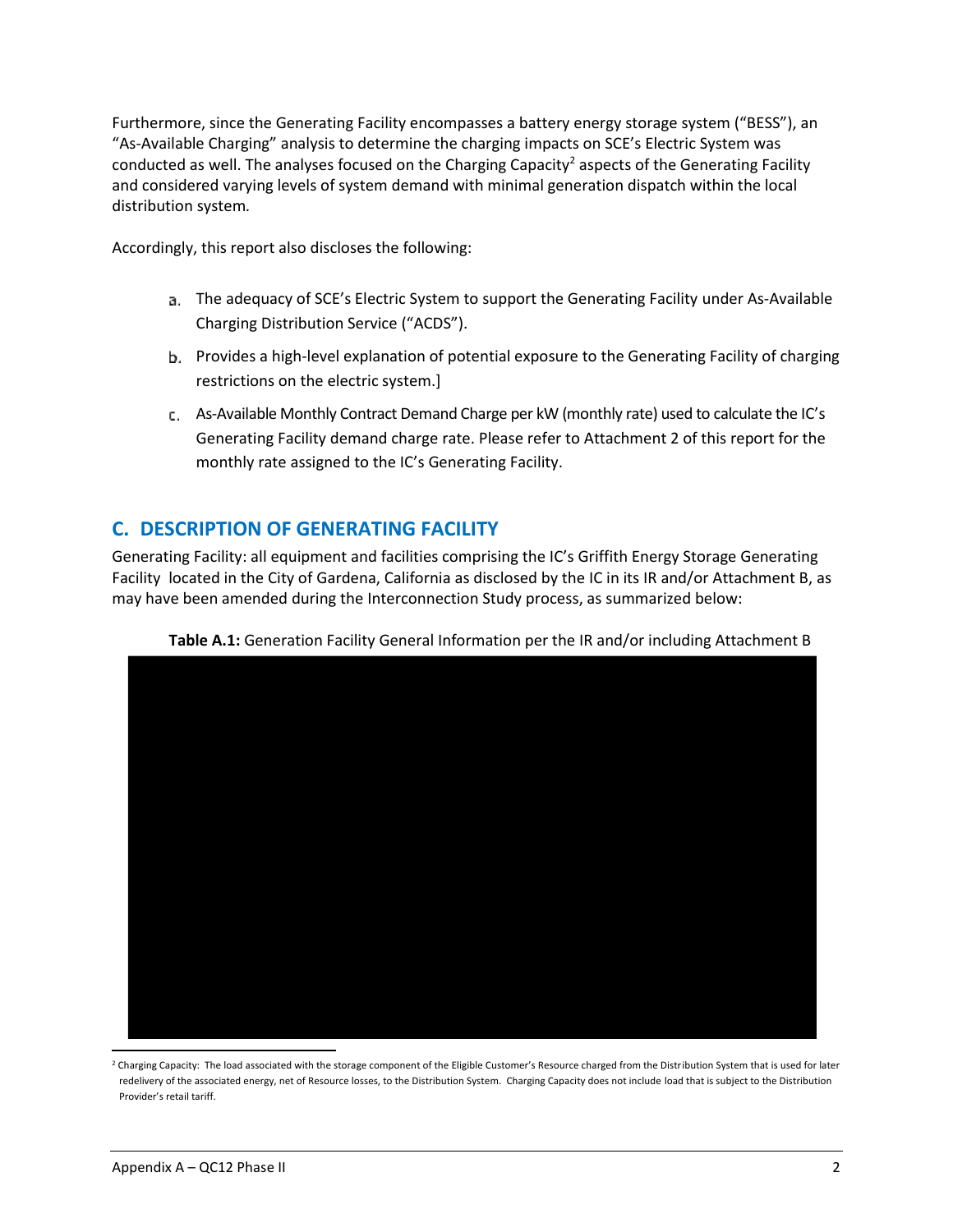Note: Detailed loss analysis used in defining net capability at high side of main transformer bank and net capacity at the POI

## **Generation Export Limit for the Generating Facility**

The IC has requested a total net capacity of  $\Box$  as measured at the high-side of the main step-transformer(s) and **at the POI.** The Parties acknowledge that should the Generating Facility exceeds these values or is capable of exceeding these values the IC agrees to: install, own, operate and maintain a control limiting device or, alternatively, limit output by means of configuring the Generating Facility's control system. This is to ensure the Generating Facility does not exceed the total net capacity at the high-side of the main step-up transformer(s) and POI.

**As-Available Charging Capacity Limit for the Generating Facility** "The IC has requested for a total Charging Capacity under As-Available Charging distribution service of **and a** as measured at the high-side of the main step-up transformer(s) and **at the POI.** The Parties acknowledge that should the Generating Facility exceed these values or is capable of exceeding these values the IC agrees to: install, own, operate and maintain a control limiting device or, alternatively, limit output by means of configuring the Generating Facility's control system. This is to ensure the Generating Facility does not exceed these total Charging Capacity values at the high-side of the main step-up transformer(s) and POI.

The scope of facilities that will be installed by SCE and the IC for physical interconnection of the Generating Facility, to provide for the requested **Container and Soutput at the POI taking into account** the requested Deliverability, and in support of ACDS resulting from this study are detailed in Attachment 1 to this Appendix A report. The proposed plan for interconnecting the Generating Facility is illustrated in Figure A.1. and Figure A.2 illustrates the proposed location of the Generating Facility. Additional information is provided in Table A.2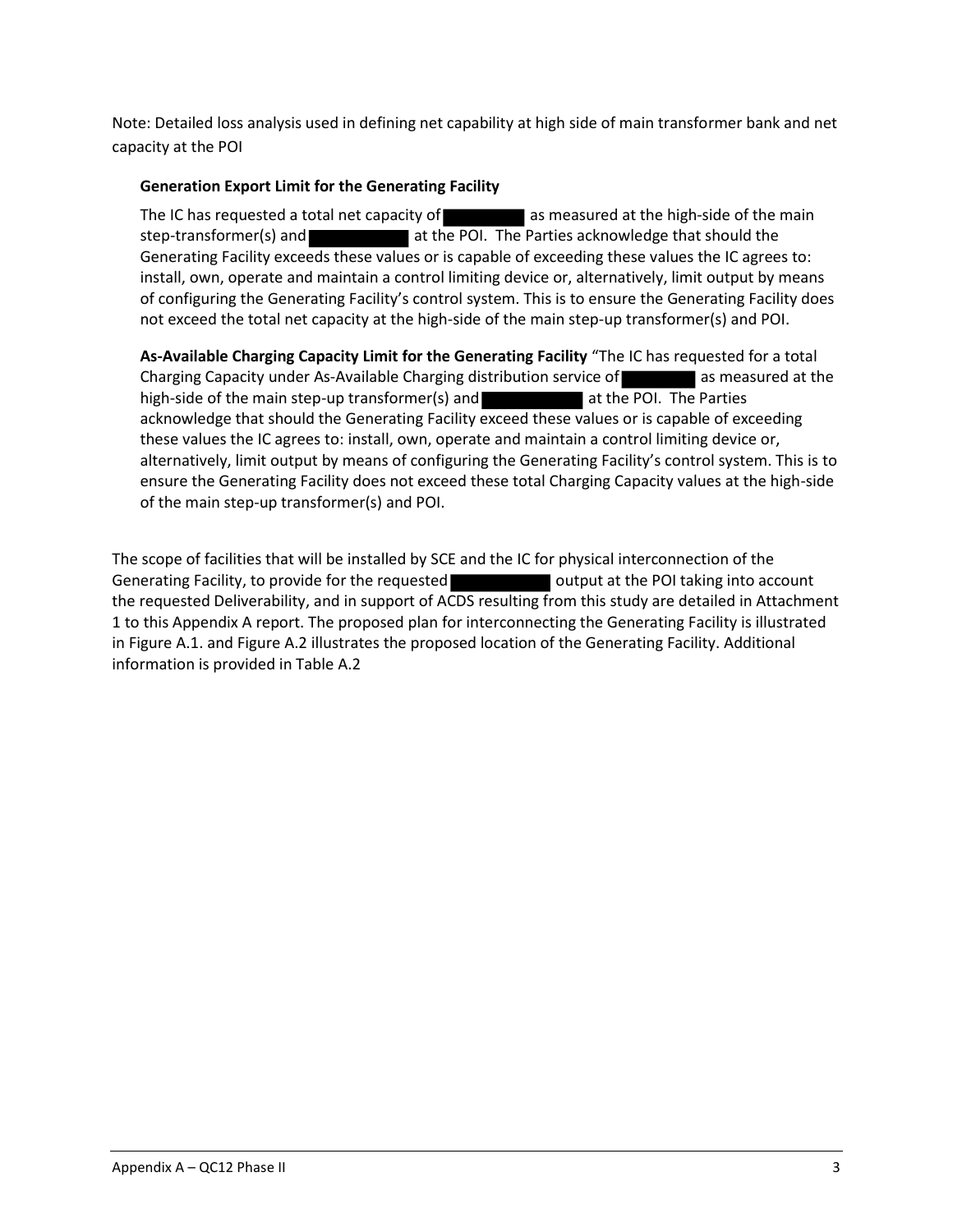

Figure A.1: Generating Facility One-Line Diagram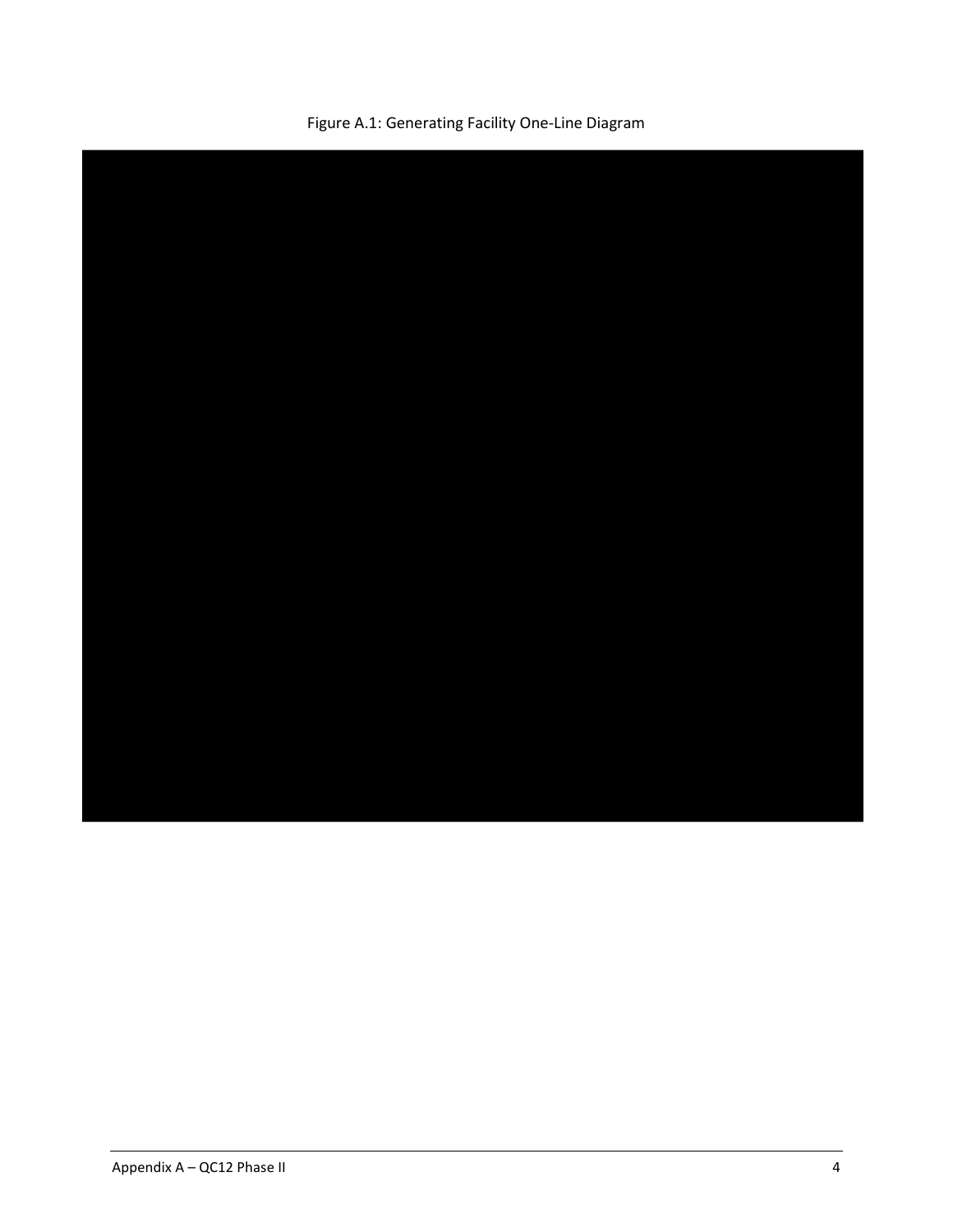

Figure A.2: Generating Facility Location Map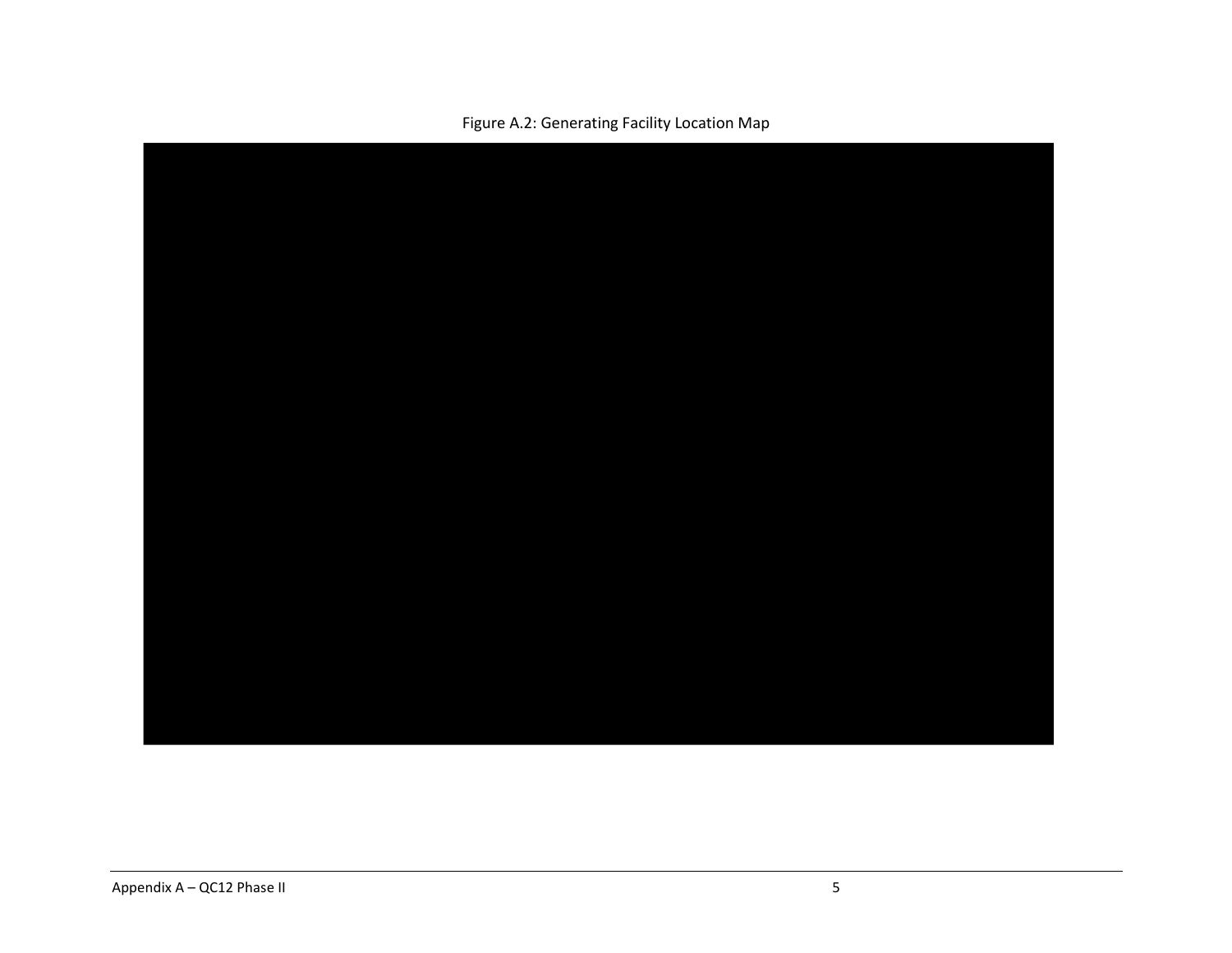Table A.2: Additional Generating Facility General Information per IR and/or Attachment B

| <b>Generating Facility Location</b>               |  |
|---------------------------------------------------|--|
|                                                   |  |
|                                                   |  |
| SCE's Planning Area                               |  |
| <b>Interconnection Voltage</b>                    |  |
| POI                                               |  |
| Number and Types of Generators                    |  |
| <b>Requested Maximum Generating Facility</b>      |  |
| Delivery at Point of Interconnection <sup>3</sup> |  |
| <b>Generation Tie Line</b>                        |  |
| Main Step-Up Transformer(s)                       |  |
| <b>Main Transformers</b>                          |  |
|                                                   |  |
| <b>Collector Equivalent</b>                       |  |
| Padmount Transformer(s)                           |  |
|                                                   |  |
|                                                   |  |
|                                                   |  |
|                                                   |  |
| Pad-Mount Transformer(s)                          |  |
| Downstream of Main Transformer Bank               |  |
|                                                   |  |
|                                                   |  |
|                                                   |  |
| <b>Generator Data</b>                             |  |
| Downstream of Main Transformer Bank T1            |  |
| Generator Auxiliary Load and/or Station Ligh      |  |
| and Power                                         |  |
| <b>Voltage Regulation Devices</b>                 |  |
| Downstream of Main Transformer Bank               |  |
|                                                   |  |
|                                                   |  |

# <span id="page-8-0"></span>**D. STUDY ASSUMPTIONS**

For detailed assumptions regarding the transmission and subtransmission system, please refer to the Area Report and Subtransmission Assessment Report, respectively. Below are the assumptions specific to the Generating Facility:

1. The Generating Facility was modeled as described in Table A.1 and A.2 above.

<sup>&</sup>lt;sup>3</sup> The MW output at the POI varies under different operating conditions. The IC is reminded that this value is tied to the generation tie-line (gen-tie) losses. The estimated Maximum Net Output value at POI and gen-tie Losses illustrated above are contingent upon the accuracy of the technical data provided by the IC and are subject to change should the IC change its gen-tie parameters during the final engineering and design phase of the Generating Facility. Please note that the Generating Facility shall not exceed the total net output of 100.0 MW at the POI.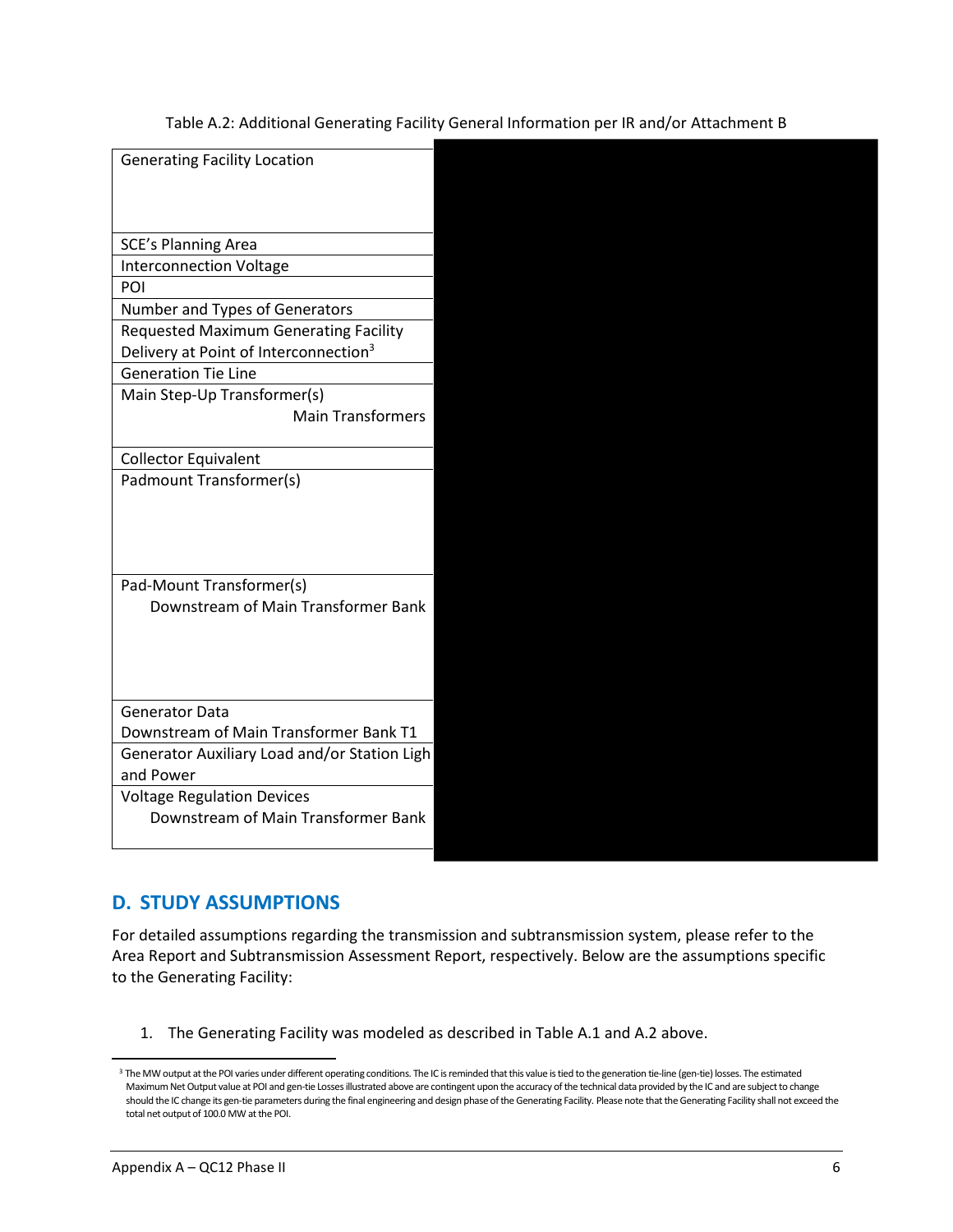- 2. Wildfire mitigation measures have been incorporated into all of SCE's construction standards and operational practices. SCE has notified ICs with a proposed project(s) and associated Interconnection Facilities to be in, or interconnecting to, an identified high fire risk area ("HFRA") or high fire risk area circuit ("HFRA circuit"). As a result of implementing these mitigation measures, please be advised that the facilities and their associated costs identified in this Appendix A report (Attachment 1 and Attachment 2) are above and beyond the mitigation identified in previous cluster studies. SCE is implementing these measures to address the heightened wildfire risk in HFRAs and HFRA circuits. In the future, SCE may develop and implement additional mitigation measures in these HFRAs that are not identified in this study as a means of continuously ensuring the safety and reliability of SCEs Electric System and the public it serves. If this occurs prior to in servicing the Generating Facility, additional scope will be included via an addendum to this study report or via Technical Study report outlining the facilities.
- 3. The facilities that will be installed by SCE and the IC are detailed in Attachment 1.
- 4. Environmental Activities, Permits, and Licensing.

The assumptions for the Environmental Activities, Permits, and Licensing are as follows:

i. SCE's Interconnection Facilities ("IF") and Distribution Upgrades ("DU") needed to interconnect the Generating Facility and provide for the level of service requested for Charging Capacity :

SCE's scope of work will not require a California Public Utilities Commission ("CPUC") license.

- a. SCE's IFs and DUs needed to interconnect the Generating Facility:
	- SCE will act as the lead for regulatory agency communication for permits issued to SCE covering SCE facilities.
	- SCE environmental activities may include, but are not limited to, the following:
		- o Perform all environmental studies and construction monitoring of SCE internal substation construction activities and provide study results to the IC for inclusion in its environmental documents, if applicable.
		- o Collaborate with the IC during the environmental study phase on the IC's proposed study methodologies and findings, as studies are being planned and performed for SCE's scope of work.
		- o Review IC's California Environmental Quality Act ("CEQA") and/or National Environmental Policy Act ("NEPA") documents, technical studies, surveys, and other environmental documentation to ensure SCE's scope of work is adequately described in such documents (IC will include SCE's scope of work in its environmental documents. If the Generating Facility's CEQA and/or NEPA documents do not sufficiently incorporate SCE's scope of work, SCE's assumed environmental work and permitting level of effort may increase, resulting in the need to update cost and duration estimates, and potentially amend the GIA).
		- o Review SCE's internal existing technical reports/documents when available.
		- $\circ$  Prepare SCE's IF and DU description of the Generating Facility, including scope changes during permitting/pre-construction or construction.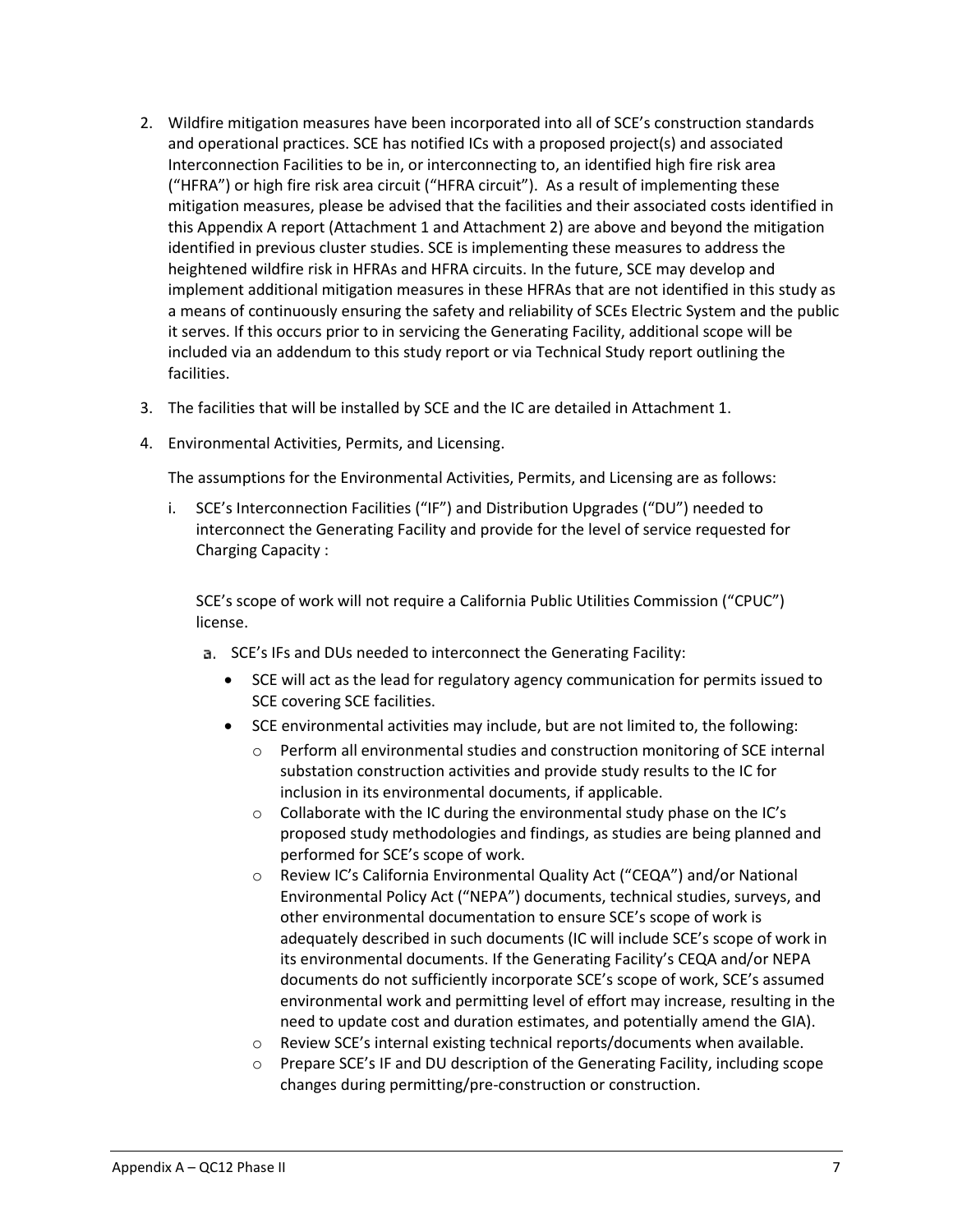- o Communicate scope changes to the IC's environmental team and discuss/approve subsequent actions including new surveys as necessary.
- o Complete General Order 131-D Consistency Determination and Environmental Evaluation.
- o Regulatory agency communication, consultation, reporting, and acquisition of SCE permits addressing SCE's facilities and scope of work.
- o Prepare environmental requirements for construction clearance.
- o Develop communication plan.
- o Perform pre-construction coordination field visit.
- o Provide Environmental Awareness/Worker Environmental Awareness Program ("WEAP") training.
- o Perform construction monitoring oversight for IFs and DUs.
- o Complete construction and post-construction site assessments.
- IC performs all environmental studies and prepares draft environmental permit applications related to the installation of SCE's IFs and DUs, except for the SCE internal substation activities as described above. The IC's responsibilities include as applicable, but are not limited to: notifications to the Native American Heritage Commission ("NAHC") and follow-up notifications to the tribes and individuals in the NAHC contact list; performing cultural and paleontological resources records searches, cultural resources inventories (survey and recording), testing and evaluation and/or data recovery of archaeological sites, and appropriate documents in the form of inventory reports, research design and/or data recovery reports; cultural and paleontological monitoring when/if required, and arranging curation agreements for artifacts and fossil specimens collected; performing a California Natural Diversity Database search, habitat assessment, and protocol or focused surveys for species with the potential of occurring in identified suitable habitat; conducting jurisdictional delineations for wetlands or other regulated waters; preparing draft environmental permit applications, pre-construction biological resource surveys for IFs and DUs, biological resource monitoring during construction for IFs and DUs, and cultural and paleontological monitoring during construction for IFs and DUs; mitigation costs including, but not limited to, offsite/compensatory mitigation and onsite restoration, and developing mitigation plans or other environmental reports or submittals to support installation of SCE's IFs and DUs.
- Prior to commencing work and during execution of work, the IC should collaborate and obtain SCE concurrence on all work outlined above. The IC is advised that should the environmental studies and resulting reports not meet the industry standards utilized in the State of California and/or by SCE in accordance with Applicable Laws and Regulations, as determined by SCE, the IC shall be required to remedy all deficiencies under SCE's direction.
- The estimated costs provided in this study assume that the IC will perform part of the environmental scope of work that would normally be performed by SCE for SCEowned IFs and DUs, if applicable, to interconnect the Generating Facility. The IC shall provide SCE a signed declaration summarizing the actual costs for work performed by the IC within thirty (30) calendar days from the Generating Facility's ISD. The IC acknowledges and accepts that these costs will be subject to an Interconnection Facilities Charge, a Distribution Facilities Charge, if applicable, and Income Tax Component of Contribution ("ITCC").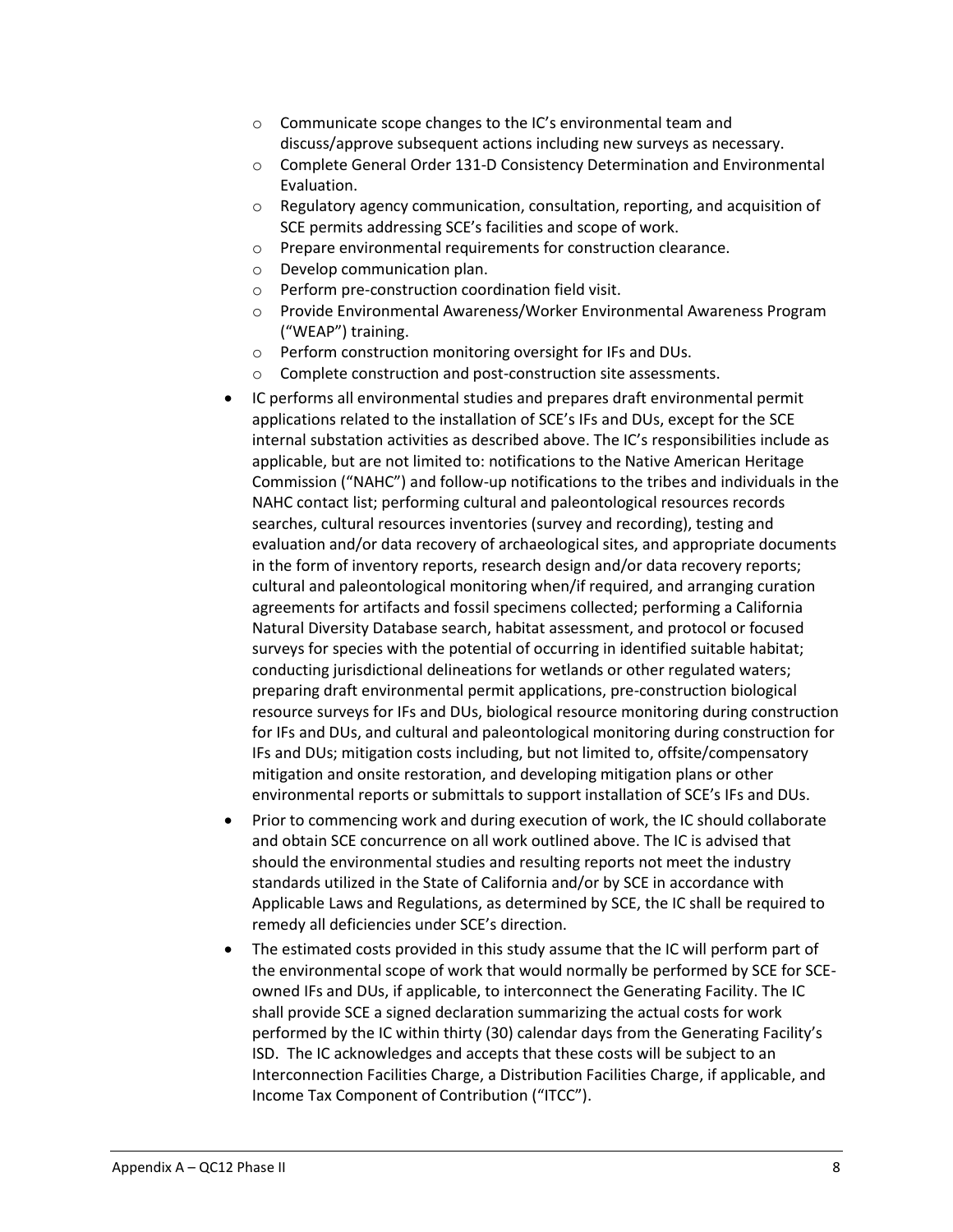• As a requirement for Interconnection Customers electing to share the responsibility to perform the Environmental Activities for SCE-owned IFs, DUs as disclosed above, and to ensure proper accounting of costs used in the calculation of the ITCC and Operations & Maintenance ("O&M") charges, referred to as an Interconnection Facilities Charge and/or a Distribution Upgrades Charge, if applicable in the forthcoming GIA for the Generating Facility, the IC is required to complete and submit an Environmental Services Costs Declaration for SCE-owned IFs and/or DUs required to interconnect the Generating Facility . An authorized representative of the IC will sign the Form attesting to the actual costs spent on environmental services work that would otherwise have been performed by SCE for SCE-owned IF and/or DUs required to interconnect the Generating Facility.

The declaration shall be provided to SCE by a specified date in the Generating Facility's forthcoming GIA Appendix B - Milestone table. Should the IC fail to provide the declaration by the specified deadline, SCE will hold the IC in default of the GIA pursuant to the terms therein. The costs declared by the IC in the declaration, once approved, will be used by SCE to adjust the ITCC and the applicable monthly O&M charges for the Generation Facility and will be reflected via an amendment to the GIA upon true-up.

The information stated in the declaration is subject to review and/or audit by SCE pursuant to the terms and conditions in the forthcoming GIA. Should an audit be deemed necessary by SCE, the IC will need to provide supporting documentation (copies of invoices/receipts) to substantiate the costs stated in the declaration within ten (10) business days from receipt of notice.

- ii. SCE's Reliability Network Upgrades ("RNUs") and Delivery Network Upgrades ("DNUs") assigned to the Generating Facility: No Environmental activities were assumed as no environmental impacts were identified based on the RNUs and DNUs that will be installed by SCE disclosed in Attachment 1*.*
- iii. For further details on the environmental evaluation and permitting/licensing requirements for generation interconnection projects, refer to Appendix K of the Area report.
- 5. Energy Storage Considerations:
	- SCE currently offers ACDS pursuant to SCE's WDAT Energy Storage filing under Docket No. ER19-25054 accepted by FERC and effective October 30, 20195. Interconnection customers will be assessed an As-Available Monthly Contract Demand Charge per kW (monthly rate) in addition to the mitigation costs identified in this Study. The monthly rate is based on the POI and the type of facilities used by the IC's Generating Facility to charge its BESS from SCE's Distribution System. Please refer to Attachment 2 of this Study for the monthly rate assigned to the IC's Generating Facility.
	- SCE's Distribution Standards and Practices are in the process of being updated to address BESS facilities. The proposed Plan of Service in this report may require changes to comply with SCE's Distribution Standards and Practices.

<sup>4</sup> Link: https://www.ferc.gov/CalendarFiles/20200124142753-ER19-2505-001.pdf

<sup>5</sup> FERC accepted SCE's proposed WDAT revisions effective October 30, 2019 subject to refund, and established hearing and settlement judge procedures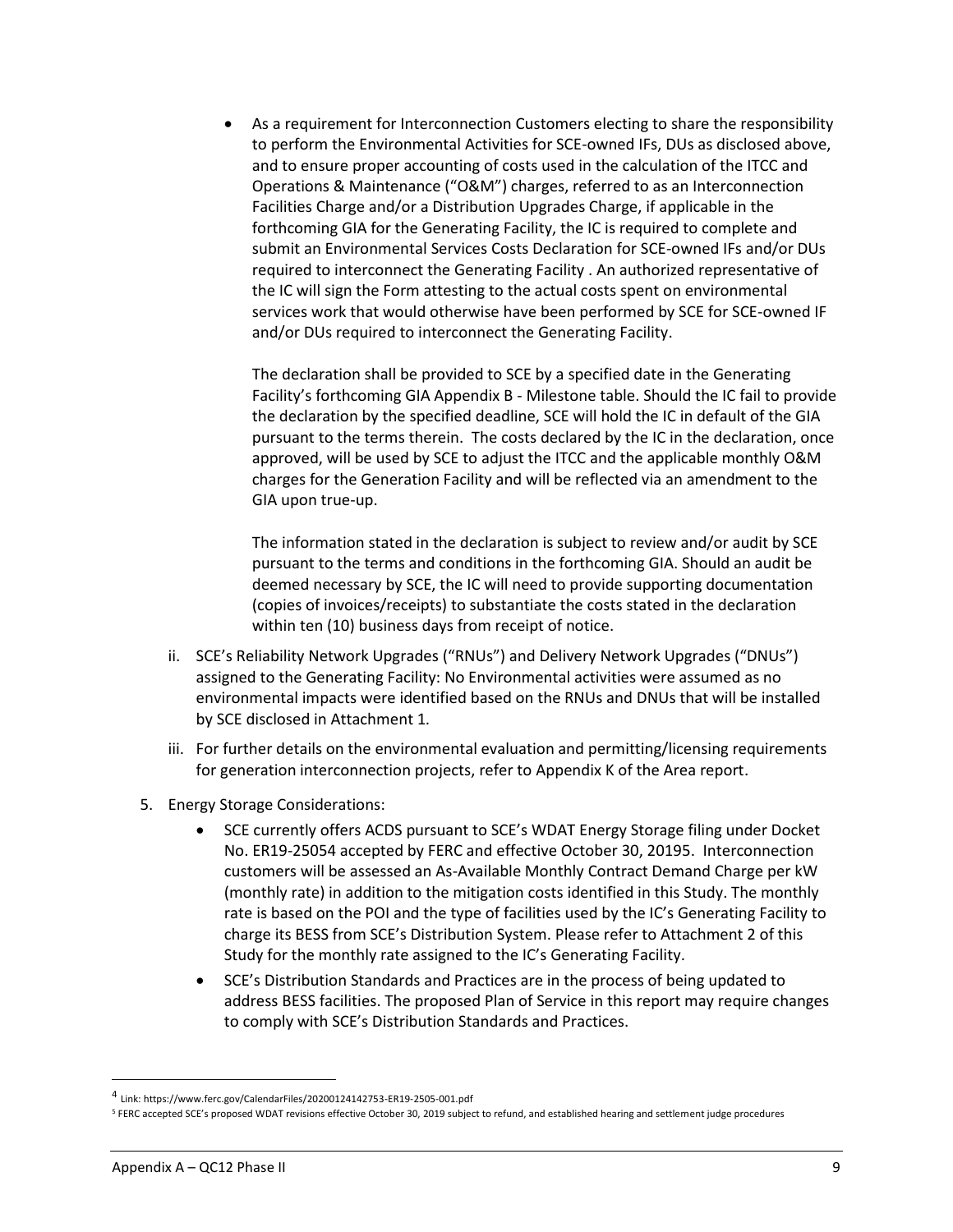- This study assumes that the Generating Facility will include all equipment, software, appropriate controls, and other related equipment necessary to maintain Charging Capacity restrictions per SCE's requirements.
- In order to ensure limits are communicated in a timely and reliable manner, the IC is  $\bullet$ responsible for providing reliable communication between the Generating Facility and SCE to transmit the required telemetry data as outlined in SCE's Interconnection Handbook. Should the communication channel fail, the Generating Facility's operating limits will automatically revert to zero (no charging allowed).
- If the Generating Facility does not follow the given charging limitations, the Generating  $\bullet$ Facility will be disconnected.
- The preliminary charging analysis discussed in this report assumed that Charging Capacity is curtailable before wholesale and retail load, and this assumption was used to determine the charging restrictions mentioned in this report for the Generating Facility. The BESS component of the Generating Facility will need to be metered separately. The IC is required to install multiple sets of metering (i.e. separate sets of potential transformers & current transformers and supporting metering equipment) for the **Generating Facility.**
- SCE plans to deploy the Constraint Management System ("CMS") to implement real time charging restrictions for BESS projects electing to receive ACDS on an interim basis while the Distributed Energy Resource Management System ("DERMS") is completed. However, there are certain situations where a BESS project will not be able to participate in either CMS or DERMS. These situations include but are not limited to:
	- 1. the project does not intend to use a dedicated RTU
	- 2. the ACDS study results identified thermal overloads on subtransmission lines
	- 3. inability to monitor overloaded facilities properly to enable ACDS

Any project that falls into one of the situations listed above, will not be able to participate in either CMS or DERMS and the only means available to the BESS project to receive ACDS is through a safety charging schedule provided to the IC that will be updated on an as-needed basis as new BESS projects interconnect, or at a very minimum once a year to adjust the charging schedule in accordance to the annual load forecast.

BESS projects deemed CMS compatible, will be added to the CMS on an interim basis until such time the project is migrated over to the DERMS once its operational.

- 6. Other Items to Consider:
	-

# **E. TECHNICAL REQUIREMENTS<sup>6</sup>**

1. Preliminary Protection Requirements

<sup>&</sup>lt;sup>6</sup> The IC is advised that it shall comply with mandatory regulatory standards of but not limited to FERC/NERC/WECC/CPUC and there may be technical requirements in addition to those that outlined above in Section C of this report that are included in the SCE's Interconnection Handbook or that will be addressed in the Generating Facility's GIA.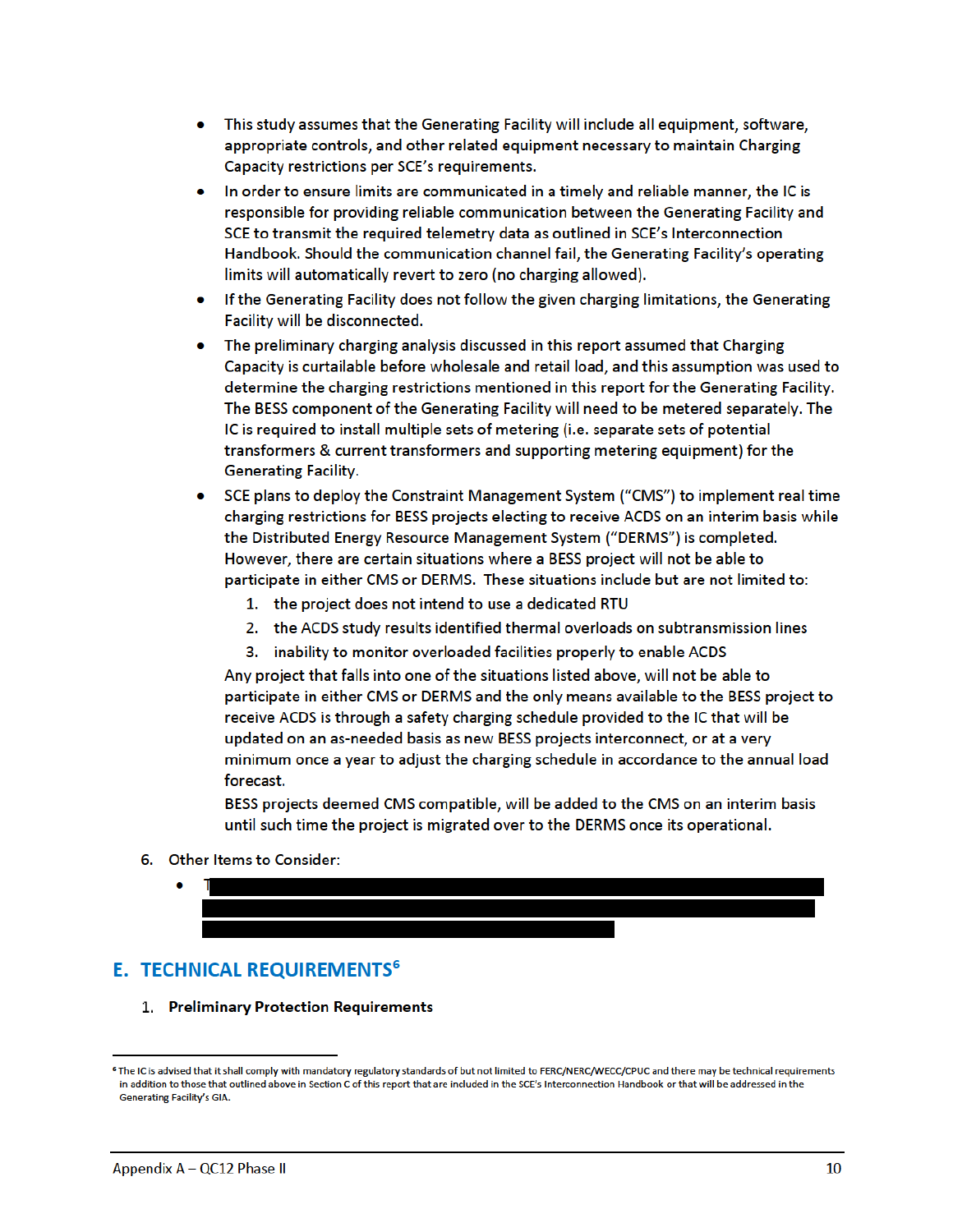Protection requirements are designed and intended to protect SCE's electric system only. The preliminary protection requirements were based upon the interconnection plan as shown in the one-line diagram depicted in line item #4 in Attachment 1.

The IC is responsible for the protection of its own system and equipment and must meet the requirements in the SCE's Interconnection Handbook.

#### **Power Factor Requirements**

The Generating Facility will be required to maintain a composite power delivery at continuous rated power output at the high-side of the generator substation or other equivalent location. At that point, the generator must provide dynamic reactive power within the power factor range of 0.95 leading to 0.95 lagging. The Generating Facility may meet the dynamic reactive power requirement by utilizing a combination of the inherent dynamic reactive power capability of the inverter, dynamic reactive power devices, and static reactive power devices to make up for losses.

### **Operating Voltage Requirements**

Under real-time operations, the Generating Facility will be required to operate under the control of automatic voltage regulator with settings as shown in the figure below. The actual values of the Vmin and Vmax will be provided once the Generating Facility executes a Generation Interconnection Agreement ("GIA") and final engineering and design is complete. The Vmin and Vmax values are to be used as the basis for setting up the automatic voltage control mode (with its automatic voltage regulator in service and controlling voltage) of the Generating Facility in order to maintain scheduled voltage at a reference point.

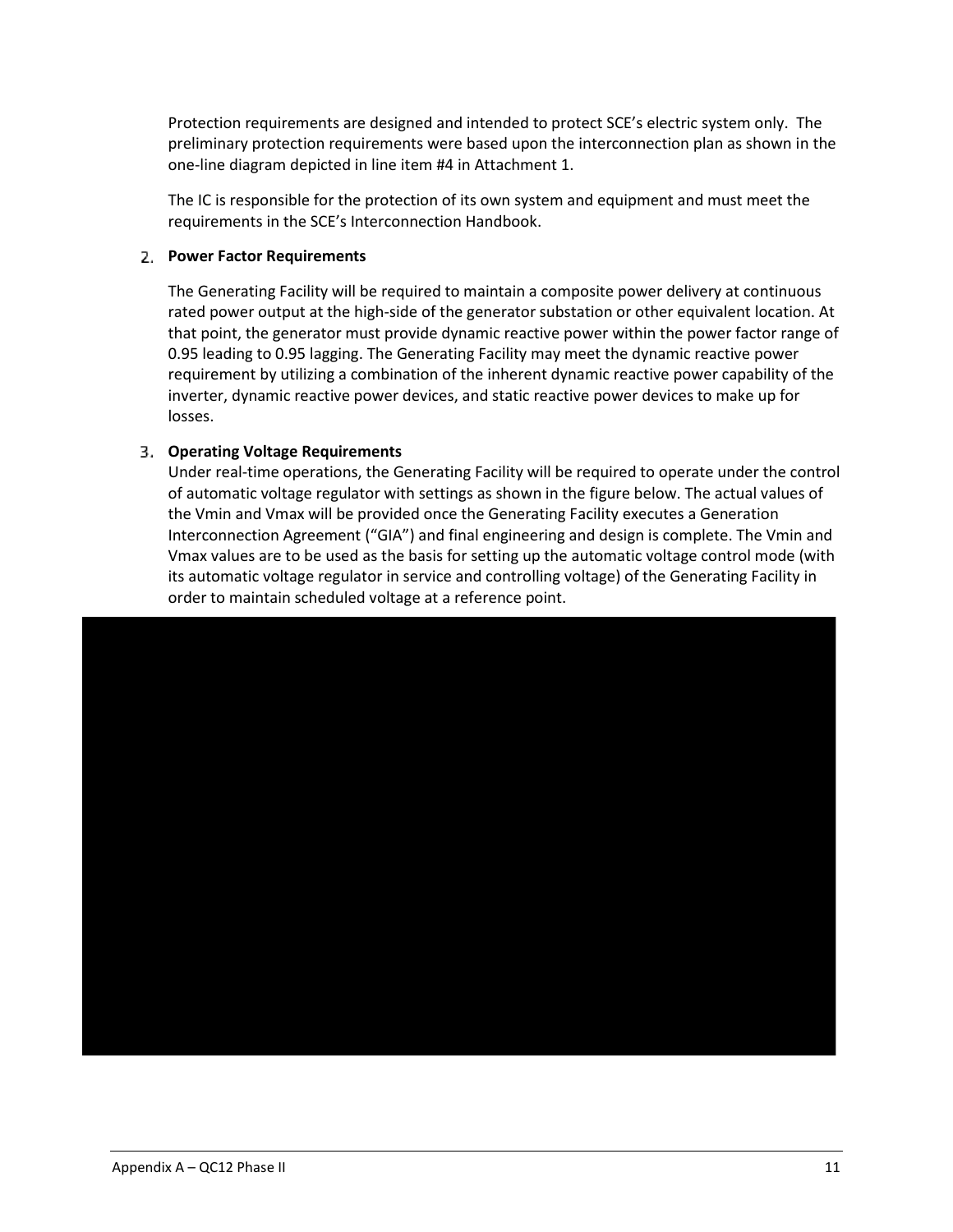#### **Harmonic Requirements**

The harmonic impact of the subject inverter-based generation was not part of this study. Impacts on voltage distortion levels may be significant due to the penetration level of the Generating Facility with respect to the local distribution grid strength. As with all equipment connected to SCE's Electric System, the Generating Facility will be subject to the provisions of CPUC Rule 2.E, allowing SCE to require the IC to mitigate interference with service to other SCE customers, including harmonic impacts, if the harmonic interference is caused by the IC.

### **Sub-Synchronous Control Interaction**

A detailed screening for Sub-Synchronous Control Interaction ("SSCI") was performed as part of the Phase II study utilizing the technical data in PSLF format (epc and dyd files) provided by the IC. The detailed screening will identify if a detailed Power System Computer Aided Design ("PSCAD") model of the Generating Facility and associated control systems, along with the manufacturer representative's contact information, may be required for further SSCI analysis. If a complete SSCI study is required using the Generating Facility PSCAD model, this will be done as part of execution for the Generating Facility and will need to be completed prior to Initial Synchronization Date of the Generating Facility. The SSCI study will identify potential controls interaction that will need to be mitigated by the IC. Any identified mitigation shall be at the expense of the IC.

Conventional synchronous generating facilities are susceptible to Sub-synchronous Interactions including Sub-synchronous Resonance ("SSR") and Sub-synchronous Torsional Interactions ("SSTI") The IC will be 100% responsible for conducting any studies related to SSR or SSTI including screening and/or final engineering studies. The IC will be responsible for performing a SSR or SSTI study as part of project execution and will need to be completed prior to Initial Synchronization Date of the Generating Facility. The SSR or SSTI study will identify any mitigation(s) that will be required. Any identified mitigation shall be at the expense of the IC.

Synchronous generators close to series compensated transmission line and all inverter-based generators are required by the ISO Transmission Planning Process Business Practice Manual<sup>7</sup> to submit an electromagnetic transient model. The PSCAD model, if required, must be submitted within one hundred twenty (120) calendar days after to achieving its COD, or from the date of request made by the ISO, whichever is later.

Please refer to Section G for the results of the SSCI screen.

## **Low/High Voltage Ride-Through ("LHVRT") and Low/High Frequency Ride-Through ("LHFRT") Capability**

Consistent with PRC-024, the Generating Facility may not trip or cease to inject current within the "no-trip" zone of the frequency and voltage ride through curves of PRC-024. Momentary cessation—ceasing to inject current during a fault—is prohibited unless transient high voltage conditions rise to 1.20 per unit or more. For transient low voltage conditions, the Generating Facility will inject reactive current directionally proportional to the decrease in voltage. The inverter must produce full rating reactive current when the AC voltage at the inverter terminals drops to a level of 0.50 per unit and must continue to operate and attempt to maintain voltage for transient voltage conditions between 1.10 and 1.20 per unit. In addition, the Generating

<sup>7</sup> https://bpmcm.caiso.com/Pages/BPMDetails.aspx?BPM=Transmission%20Planning%20Process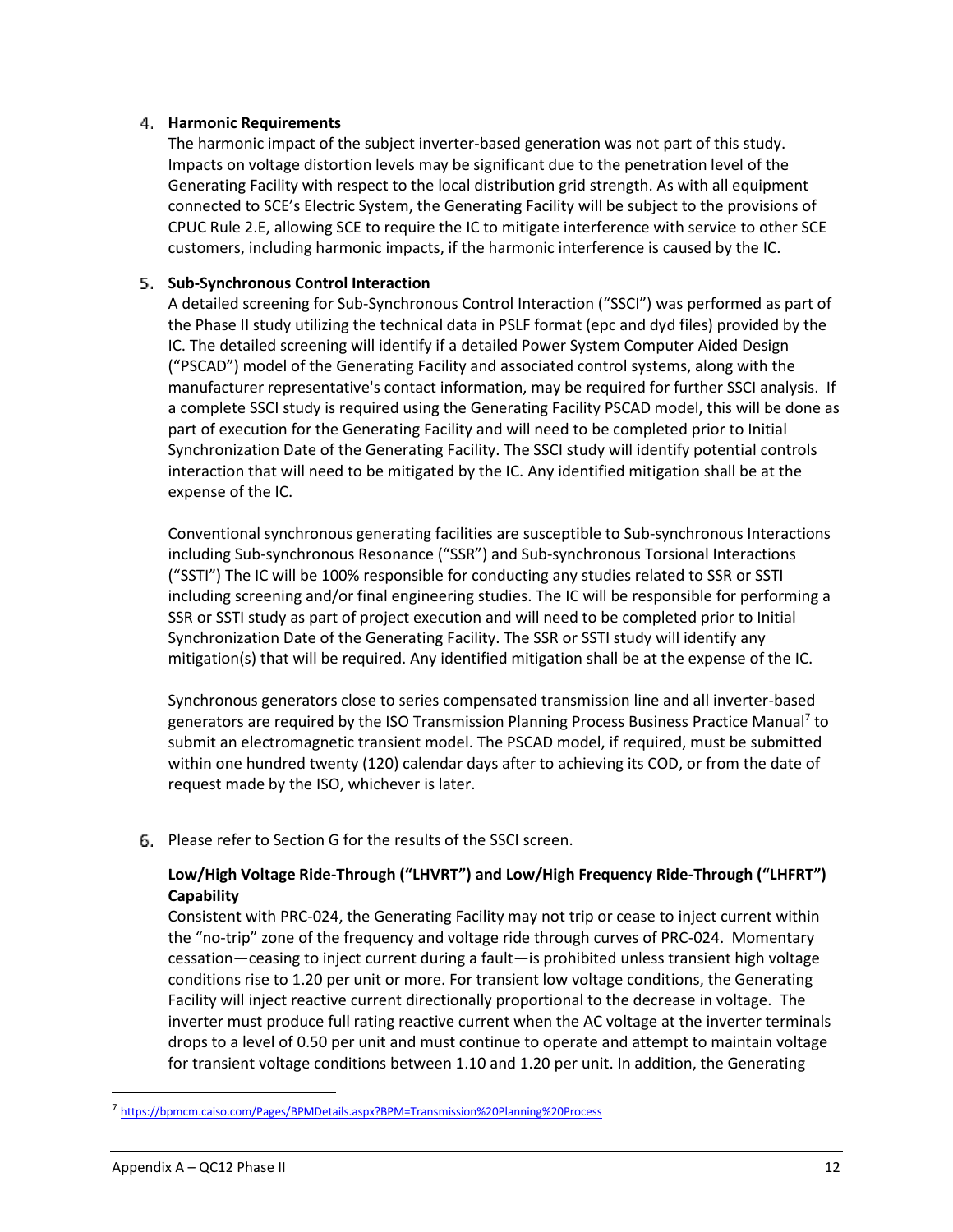Facility may not trip or cease to inject current for momentary loss of synchrony within the notrip zone of PRC-024.

#### **Primary Frequency Response Requirement**

Per FERC Order 842, the IC is required to install a governor or equivalent controls with the capability of operating: (1) with a maximum 5 percent droop and ±0.036 Hz deadband; or (2) in accordance with the relevant droop, deadband, and timely and sustained response settings from the Approved Applicable Reliability Standards providing for equivalent or more stringent parameters. The IC shall ensure that the Electric Generating Unit's real power response to sustained frequency deviations outside of the deadband setting is automatically provided and shall begin immediately after frequency deviates outside of the deadband, and to the extent the Electric Generating Unit has operating capability in the direction needed to correct the frequency deviation.

Per FERC Order 841, nuclear generating facilities and certain Combined Heat and Power ("CHP") facilities are exempt from these primary frequency response requirements.

An operating range shall be identified in the GIA that specifies a minimum state of charge and a maximum state of charge between which the electric storage resource will be required to provide primary frequency response. The GIA shall also specify whether the operating range is static or dynamic; in addition, the operating range is subject to reevaluation and modification by SCE in consultation with the IC and ISO.

# <span id="page-15-0"></span>**F. RELIABILITY STANDARDS, STUDY CRITERIA AND METHODOLOGY**

#### **•** Study Criteria

The generator interconnection studies were conducted to ensure the ISO Grid follows the North American Electric Reliability Corporation ("NERC") reliability standards, WECC regional criteria, and the ISO planning standards. Refer to Section C of the Area Report for details of the applicable reliability standards, study criteria, and methodology. In addition, the Subtransmission Assessment was performed in compliance with SCE's Subtransmission Planning Criteria and Guidelines.

## **SCE Short Circuit Duty Study Methodology**

All bus locations where the Phase II projects increased the Short Circuit Duty ("SCD") by 0.1 kA or more and where duty was found to be in excess of 60% of the minimum breaker nameplate rating are listed in the Area Report (Appendix H) and applicable Subtransmission Assessment Report (Attachment 7). These values have been used to determine if any SCE equipment is overstressed and associated mitigation. Similarly, this information is also utilized to identify any SCE-owned substations that may require a ground grid study.

The responsibility to finance the SCD mitigation(s) identified in the Phase II Study due to increases in SCD, shall be assigned pro rata to all projects requiring the SCD mitigation based on their respective SCD contribution.

#### **Coordination with Affected Systems**

Per GIP section 3.7, SCE will notify the Affected System Operators that are potentially affected by an IC's IR or group of interconnection requests subject to a Group Study. SCE will coordinate the conduct of any studies required to determine the impact of the IR on Affected Systems with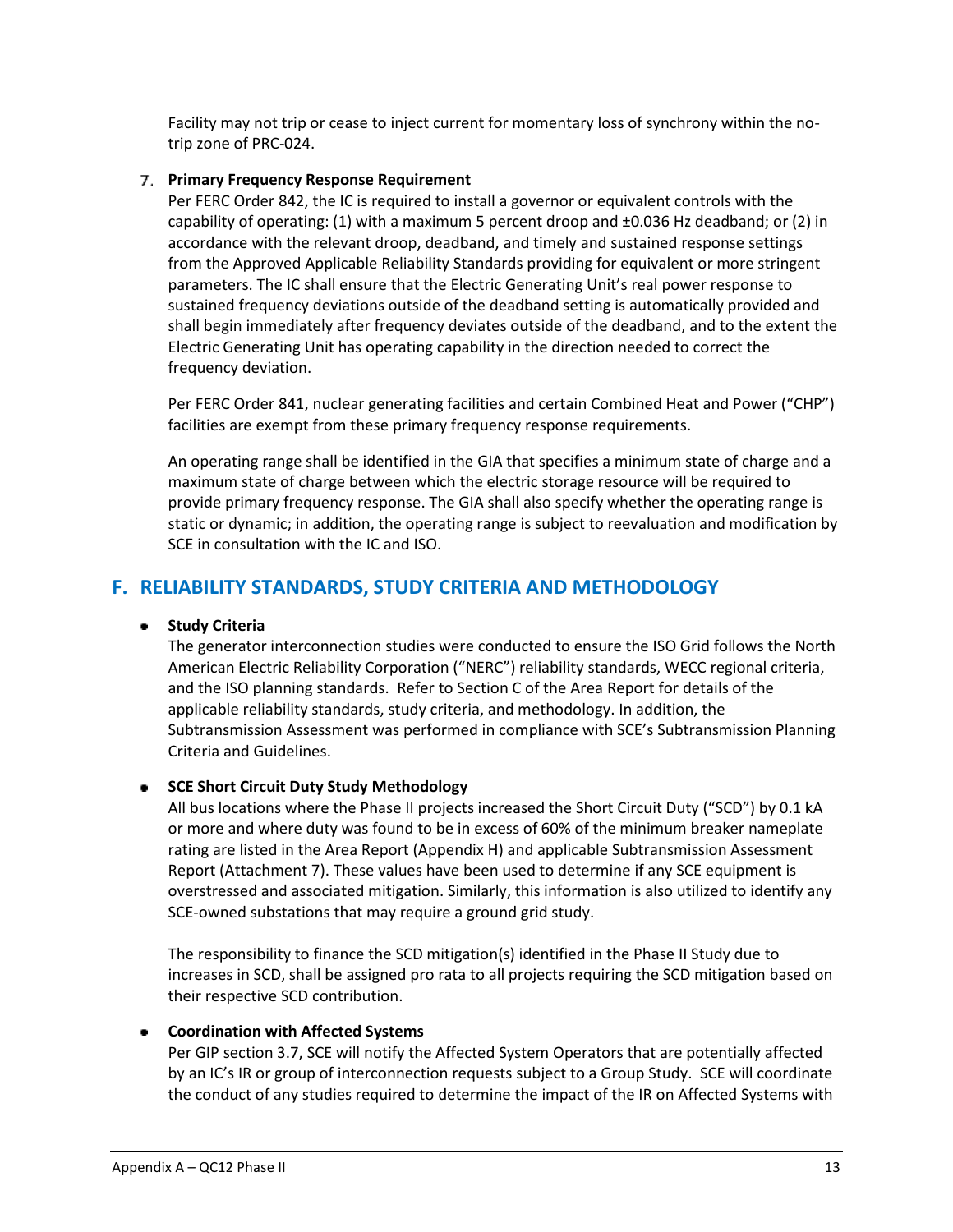Affected System Operators and, if possible, include those results (if available) in its applicable Interconnection Study within the time frame specified in the GIP. SCE will include such Affected System Operators in all meetings held with IC as required by the GIP. IC will cooperate with SCE in all matters related to the conduct of studies and the determination of modifications to Affected Systems. A transmission provider which may be an Affected System shall cooperate with SCE with whom interconnection has been requested in all matters related to the conduct of studies and the determination of modifications to Affected Systems.

## **G. STUDY RESULTS**

- 1. ISO controlled facilities (Bulk Level Facilities)
	- a. Generation Export Analysis
		- i. Steady State Power Flow Reliability Analysis



b. Deliverability Assessment

Section I - Deliverability Assessment Results of this report provides information on any Delivery Network Upgrades (Local or Area) assigned to the Generating Facility, if any.

- c. SCD Analysis
	- i. SCE-owned Facilities



ii. SCE's Ground Grid Duty Concerns

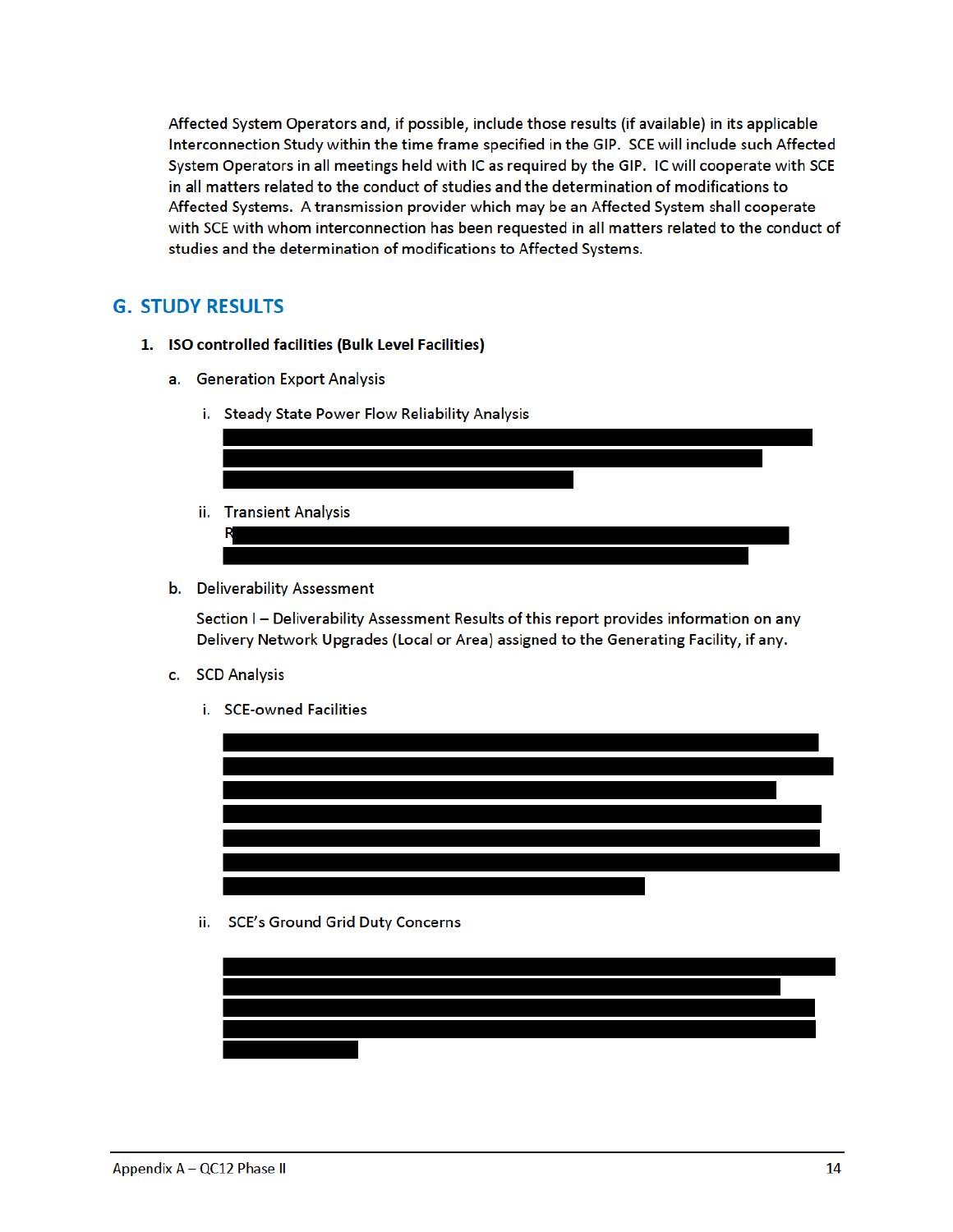d. As-Available Charging Analysis



- 2. Non-ISO controlled Subtransmission System (66 kV or 115 kV)
	- a. Generation Export Analysis
		- i. Steady State Power Flow Analysis
			- 1. Thermal Overloads

| 2. Power Flow Non-Convergence |
|-------------------------------|
|                               |
|                               |
|                               |
|                               |
|                               |
|                               |
|                               |
|                               |
| 3. Voltage Performance        |
|                               |
|                               |
|                               |
| 4. Required Mitigations       |
|                               |

5. Line Loss Analysis for Generating Facility

Based on the technical data provided for the individual generator unit(s), the collector system equivalent, pad-mount and main transformer banks, the internal Generating Facility losses are shown in Table 1. In addition, losses incurred on the generation tie line are shown in Table 2 below. The Generating Facility losses identified represent those assuming the Generating Facility is limiting its output at the high side of the main transformer bank to achieve the desired MW delivery at the POI.

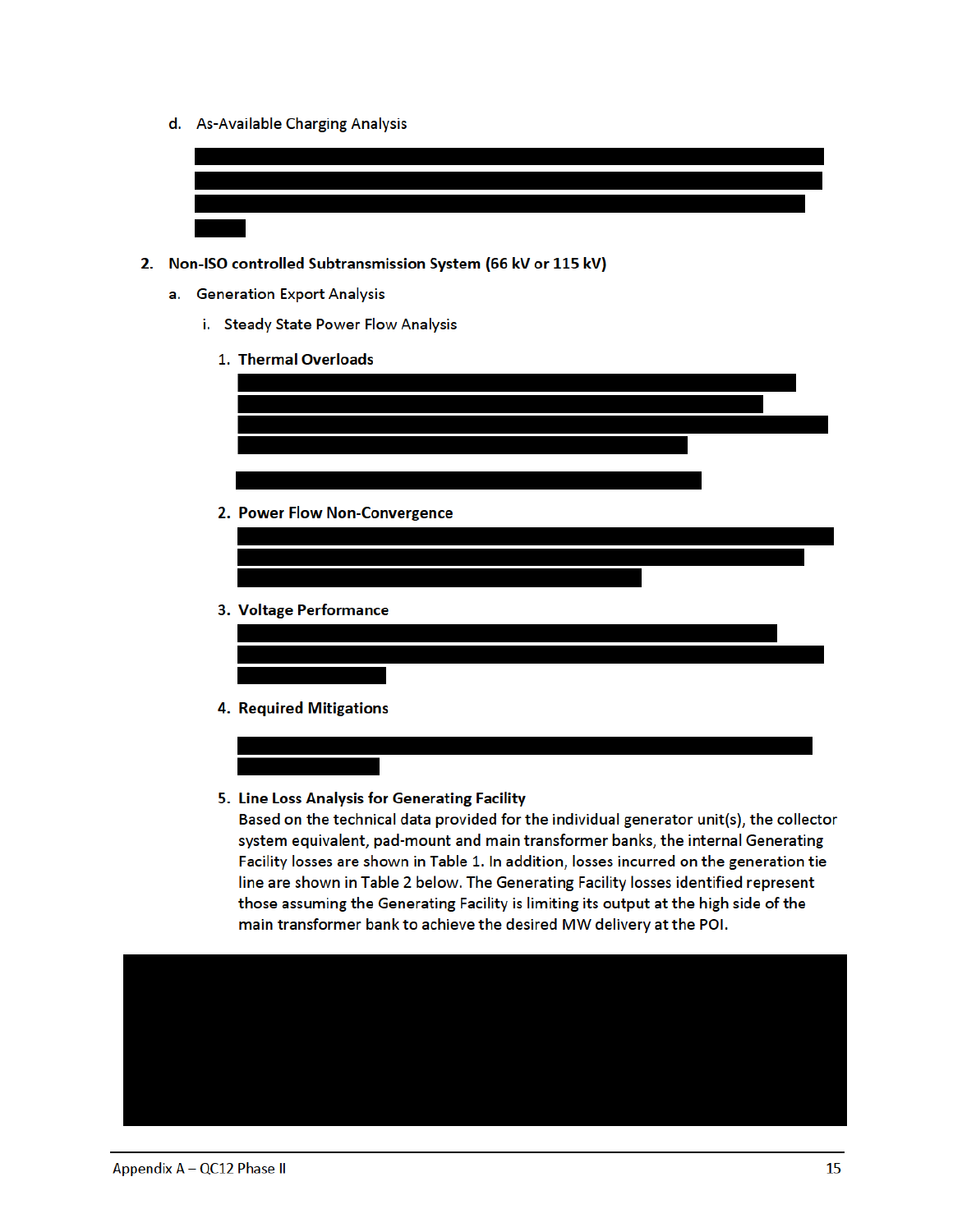\*This represents the MW value needed at the inverter terminal to achieve the desired Net Output MW in order to meet the requested POI MW.

#### a. Power Factor Evaluation

FERC Order 827 provides the reactive power requirements for newly interconnecting non-synchronous generators which requires these resources to design the facility to be capable of providing reactive power to meet power factor 0.95 as measured on the high-side of the IC's substation or other equivalent location. This capability should be dynamic.

Base case power flow was evaluated to determine reactive power losses internal to the Generating Facility in order to ascertain if the reactive capability of the Generating Facility is adequate to supply these losses and meet the power factor requirements. A summary of the power factor evaluation is provided in the table below.

| <b>Evaluation Assumptions</b>                               |
|-------------------------------------------------------------|
|                                                             |
| Generating Facility MW Output at Terminal (MW)              |
| Ambient Temperature for Generator Capability (°C)           |
| <b>Effective Power Factor at Generator Terminal</b>         |
| Generating Facility MW at High Side of the Transformer (MW) |
| Padmount transformer losses (Mvar)                          |
|                                                             |
| Collector equivalent losses (Mvar)                          |
| Main transformer losses (Mvar)                              |
|                                                             |
| PF Requirements at High Side of Transformer (Mvar)          |
| <b>Total VAR Requirements (Mvar)</b>                        |
|                                                             |
| Sunny Central Storage SCS2750 Inverters at Pgen (Mvar)      |
| Shunt Capacitors (Mvar)                                     |
| Collector Line Charging (Mvar)                              |
| Other Dynamic VAR Devices (MVar)                            |
| <b>Total VAR Supply (Mvar)</b>                              |
|                                                             |
|                                                             |
| <b>Total Dynamic VAR Supply (Mvar)</b>                      |
| Total Reactive Power (Shortage) / Surplus (Mvar)            |
| <b>Total Requirements less Total Supply</b>                 |
| Dynamic Reactive Power (Shortage) / Surplus (Mvar)          |

\* An equivalent pf was assumed based for the PV/BESS/WTG based on MW output, this closely resembles the actual 0.62 pf for the inverters and 0.95 PF for the WTG

\*Average high of 30ºC was assumed should temperature exceed this value, this project MVAR capability will decrease.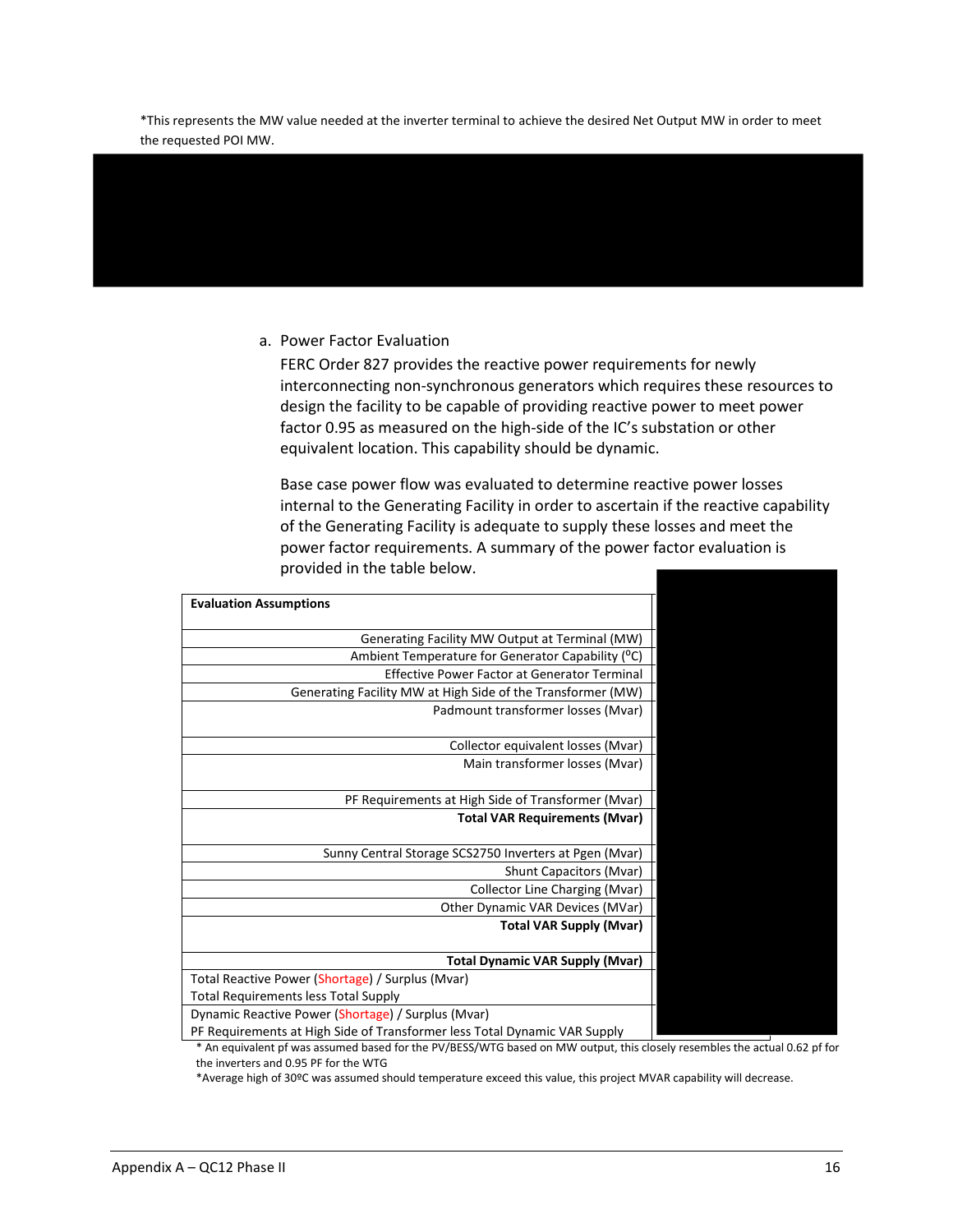Based on the technical details provided, the Generating Facility, as proposed, have the capability to meet 0.95 power factor requirement as measured at the high-side of the IC's substation or other equivalent location.

## b. Subsynchronous Interaction Evaluations

For inverter-based generation, a study is required to assess potential sub-synchronous control interactions (SSCI) with series compensated lines on the SCE transmission system. The power electronic control system of the generator can interact with the sub-synchronous modes of transmission system and cause SSCI particularly when they are electrically close to each other. However, due to the fact that this project is not electrically close to series compensated lines, and that it would take extreme contingencies beyond criteria for it to be radially isolated into a series capacitor, a screening study was not conducted.

However, as previously mentioned in Section E.5 of this report, all inverter-based generators are required by the CAISO Transmission Planning Process Business Practice Manual [1] to submit the final Power System Computer Aided Design ("PSCAD") of the Generating Facility.

I. Please refer to Appendix L of the Area report for details on the study and Attachment 1 for additional requirements after the Generating Facility achieves commercial operation.

#### c. Transient Analysis

i. Generating Facility Performance

Dynamic simulation study results illustrating the frequency and voltage performance of the Generating Facility based on the technical parameters supplied for the Generating Facility are provided below.

Voltage and Frequency Plots for Generating Facility at the high-side of the IC's substation or other equivalent location with fault at POI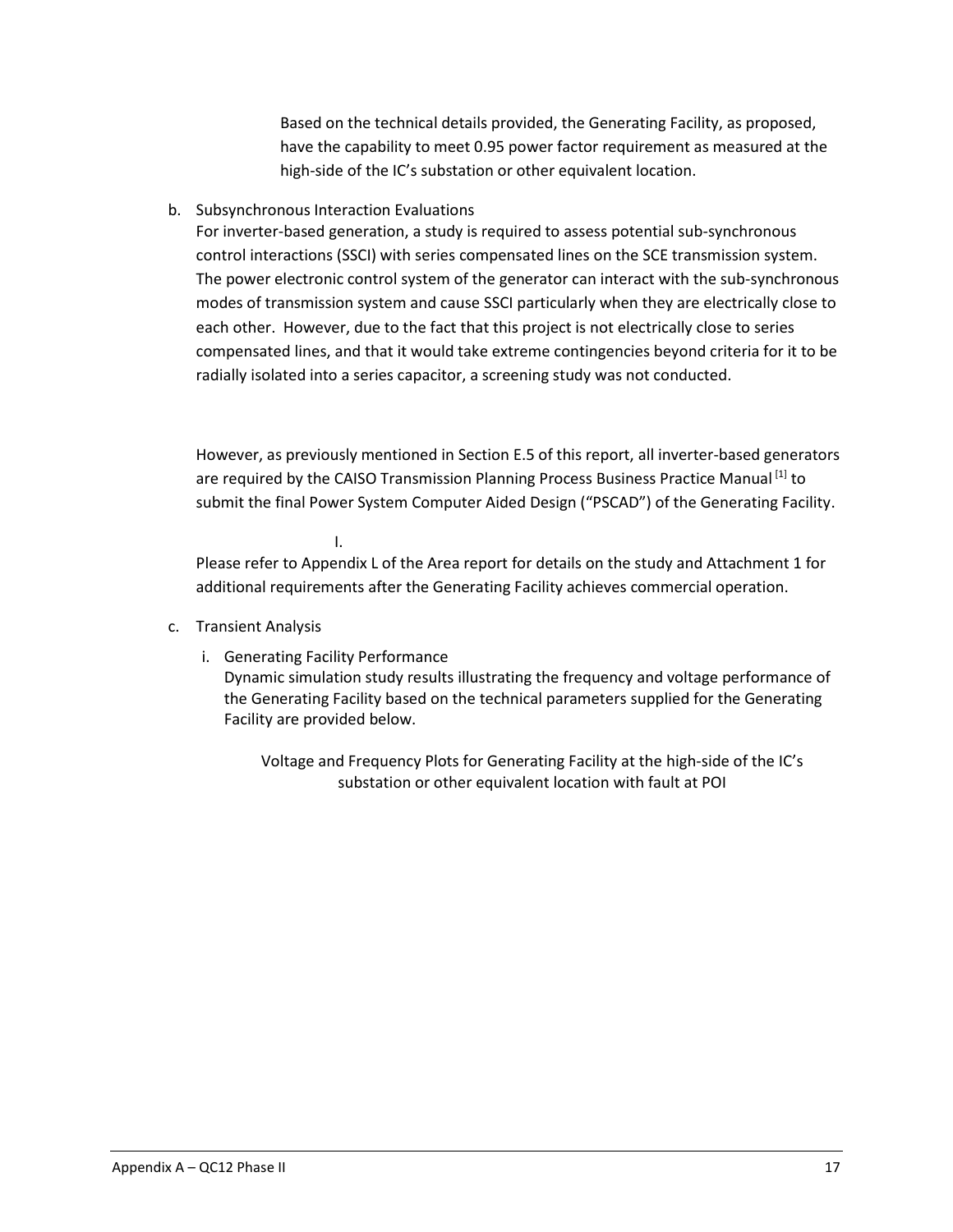

Power Output Flow Plots for Generating Facility at inverter terminal with fault at POI



The results indicate acceptable performance and reflect the expected performance when Generating Facility ultimately interconnects.

ii. System Performance

System transient stability performance of the Generating Facility was found to be acceptable. Refer to the Area Report for additional details pertaining to the transient stability evaluation criteria and assessment results, respectively.

- d. SCD Analysis
	- i. SCE-owned Facilities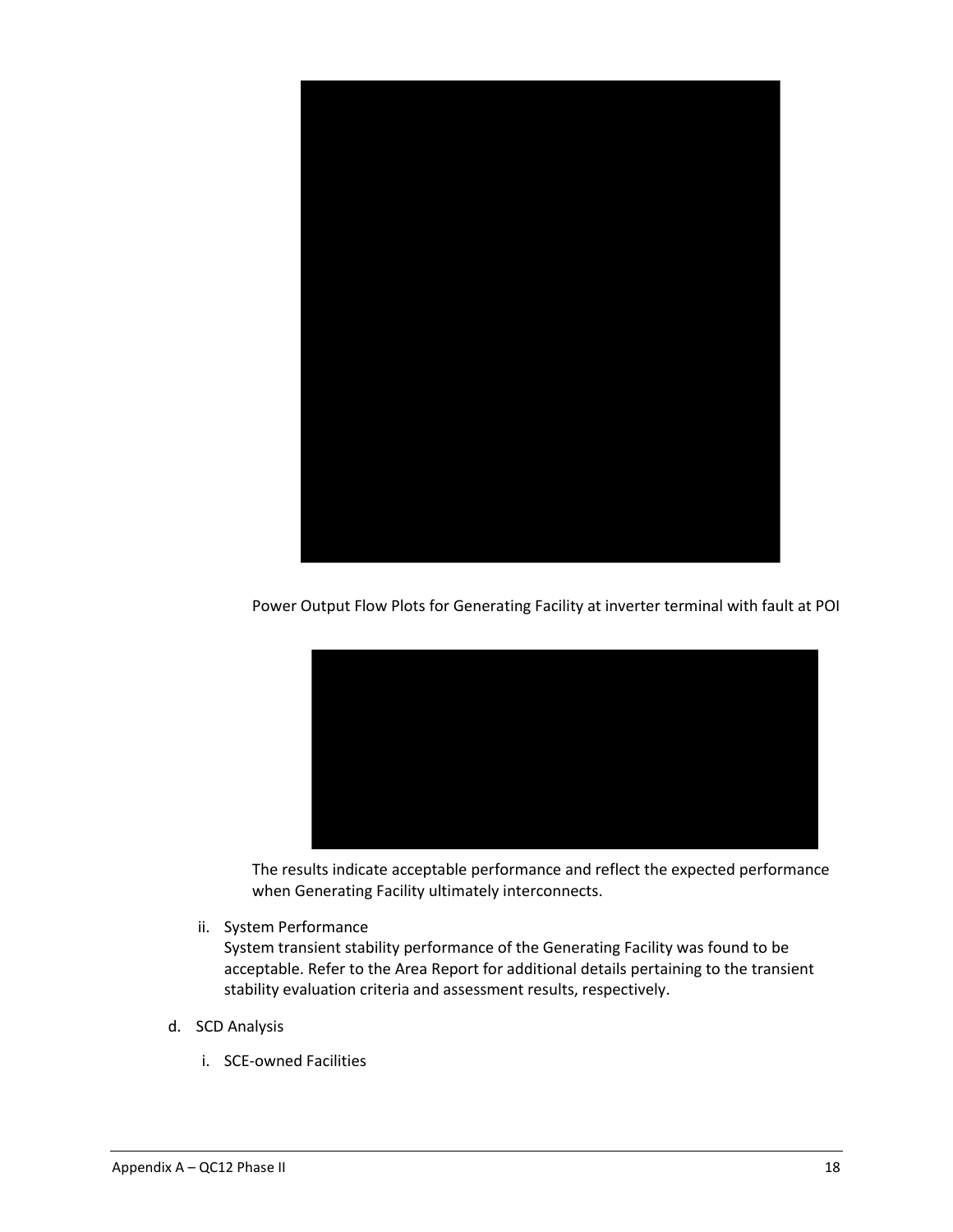The QC12 Phase II SCD evaluation at the subtransmission level did not identify any additional overstressed circuit breakers triggered with the inclusion of the projects in QC12 Phase II.

ii. SCE's Ground Grid Duty Concerns

The SCD studies flagged SCE-owned substations beyond the Generating Facility POI with ground grid duty concerns that necessitate a ground grid study. The Generating Facility's contribution to: the Domhill, Bullis, Corners, Toyota 66 kV Substations were found to be significant and the cost of performing ground grid studies at these locations was assigned to the Generating Facility.

- e. As-Available Charging Analysis
	- i. Steady State Power Flow Analysis
		- 1. Thermal Overloads



 $\mathbf{L}$ **Normal Conditions** 

| Ш. | <b>Single Contingency</b> |
|----|---------------------------|
|    |                           |
|    |                           |
|    |                           |
|    |                           |
|    |                           |
|    |                           |

2. Power Flow Non-Convergence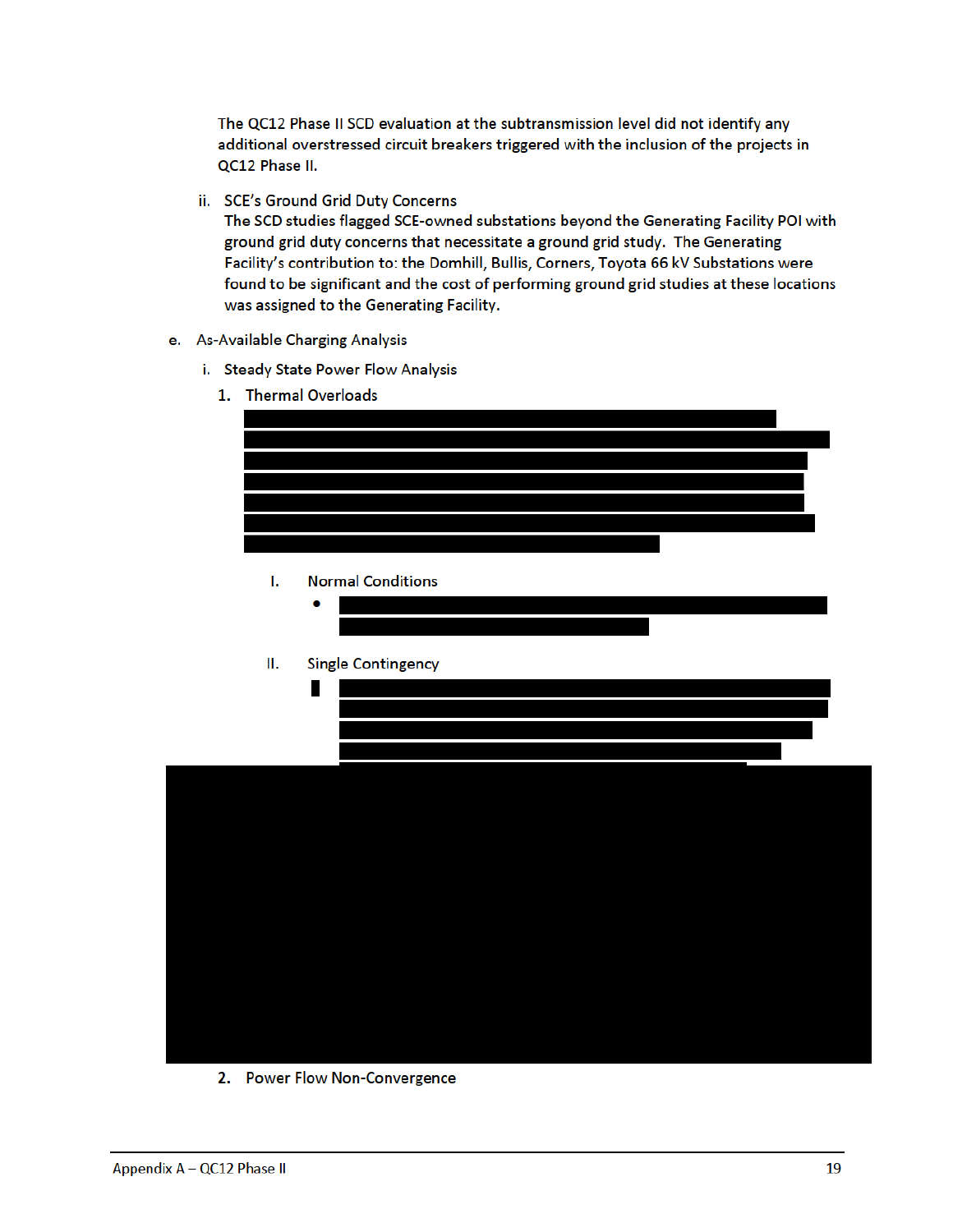

4. Power Factor Requirement under As-Available Charging operation of the Generating Facility





6. Implementation of ACDS Charging Restrictions for the Generating Facility

The Generating Facility is in a location that is not CMS ready. The SCE system facilities that require monitoring do not have the data points necessary to properly inform CMS of their real time status and/or the Generating Facility is less than 10 MW and currently does not have a dedicated RTU assigned. Additional Distribution Upgrades, that are not required in support of discharge operations, are needed to enable charging restrictions to be implemented via the CMS/DERMS. Therefore, the charging restrictions cannot be implemented utilizing CMS; and the Generating Facility does not qualify to be added to CMS. The charging restrictions for the Generating Facility will be implemented via a static safety charging schedule that will be updated on an as-needed basis as new BESS projects interconnect, or at a very minimum once a year to adjust the charging schedule in accordance to the annual load forecast. The IC will be responsible for implementing the required logic in their BESS control limiting device to curtail charging in order to follow the static safety charging schedule, and will be required to demonstrate that the BESS limiting device of the Generating Facility is able to follow the static safety charging schedule.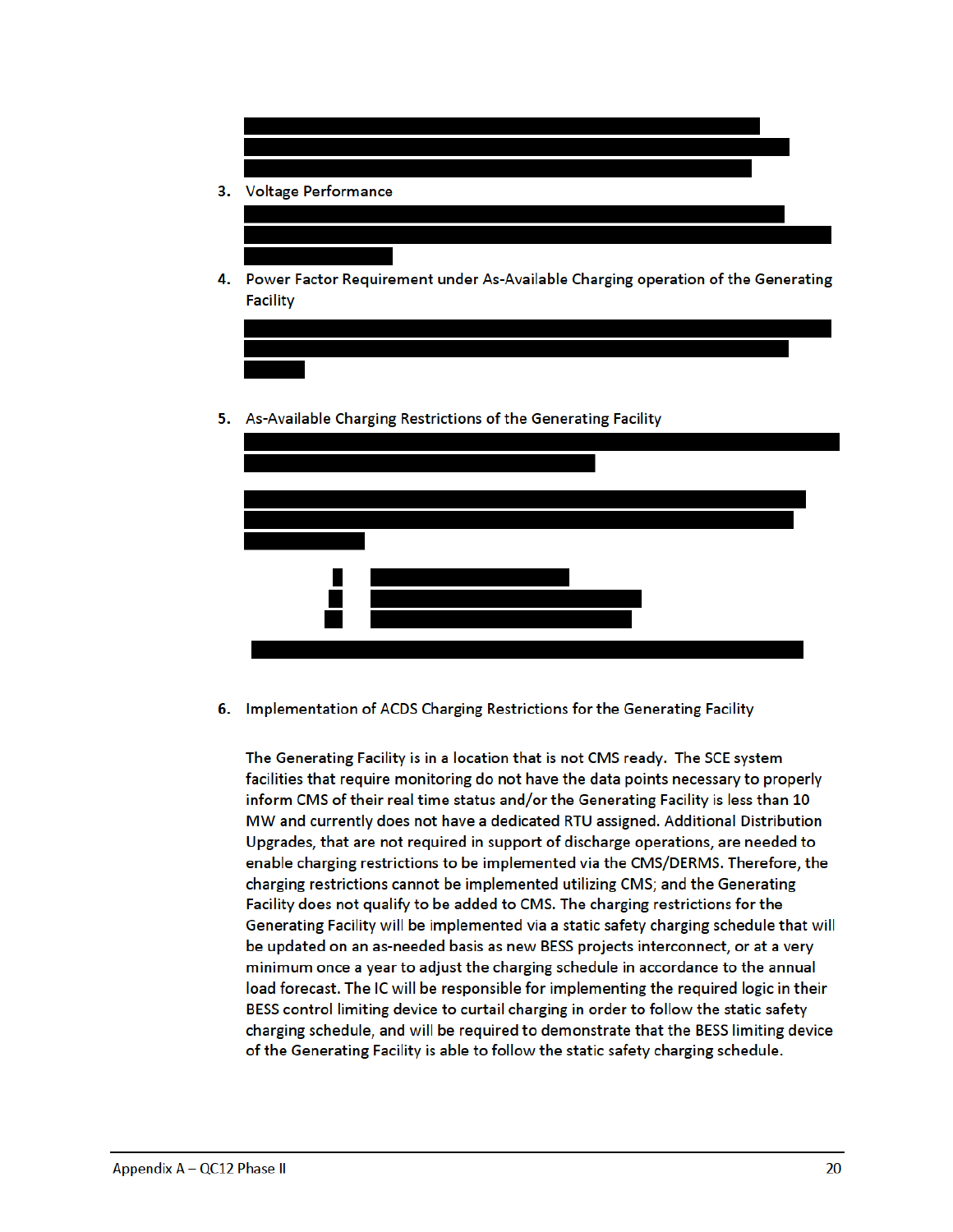Refer to Attachment 1 and Attachment 2 for scope description and associated cost responsibility for implementing the static safety charging schedule for the Generating Facility.

NOTE: If the location becomes CMS ready in the future as a result of data points being made available from future generation interconnections, a determination of whether the Generating Facility could be added to CMS and then migrated over to DERMS could be done via a technical assessment performed by SCE, at the IC's request and expense, when such potential is identified by SCE.

# <span id="page-23-0"></span>**H. AFFECTED SYSTEMS SCD RESULTS**

The specific SCD contribution from the Generating Facility to Neighboring Utilities is outlined in Table F.1 below. Impacts on the Affected Systems with the addition of all QC12 Phase II projects, are provided in the Area Report (Section H.2), and in Attachment 7.



# <span id="page-23-1"></span>**I. DELIVERABILITY ASSESSMENT RESULTS**

- **1. On Peak Deliverability Assessment** The Generating Facility does not contribute to any on-peak deliverability constraints.
- **2. Off- Peak Deliverability Assessment** The Generating Facility does not contribute to any off-peak deliverability constraints
- **3. Required Mitigations** No mitigation is required.

# <span id="page-23-2"></span>**J. INTERCONNECTION FACILITIES, NETWORK UPGRADES, AND DISTRIBUTION UPGRADES**

Please see Attachment 1 for SCE's IF's, RNU's, DNU's<sup>8</sup>, and DU's allocated to the Generating Facility for physical interconnection, to provide for the requested MW export at the POI taking into account the requested Deliverability, and in support of ACDS. Please note that SCE considered current

<sup>8&</sup>lt;br>At the IC's discretion, the IC or parties other than SCE pursuant to Section 10.2 under GIP may construct an Option (B) Generating Facility Area Delivery Network Upgrades (ADNUs) not allocated TP Deliverability. If SCE does not construct the ADNUs, the IC is not required to make the third Interconnection Financial Security posting to SCE pursuant to Section 4.8.4.2.1 under GIP.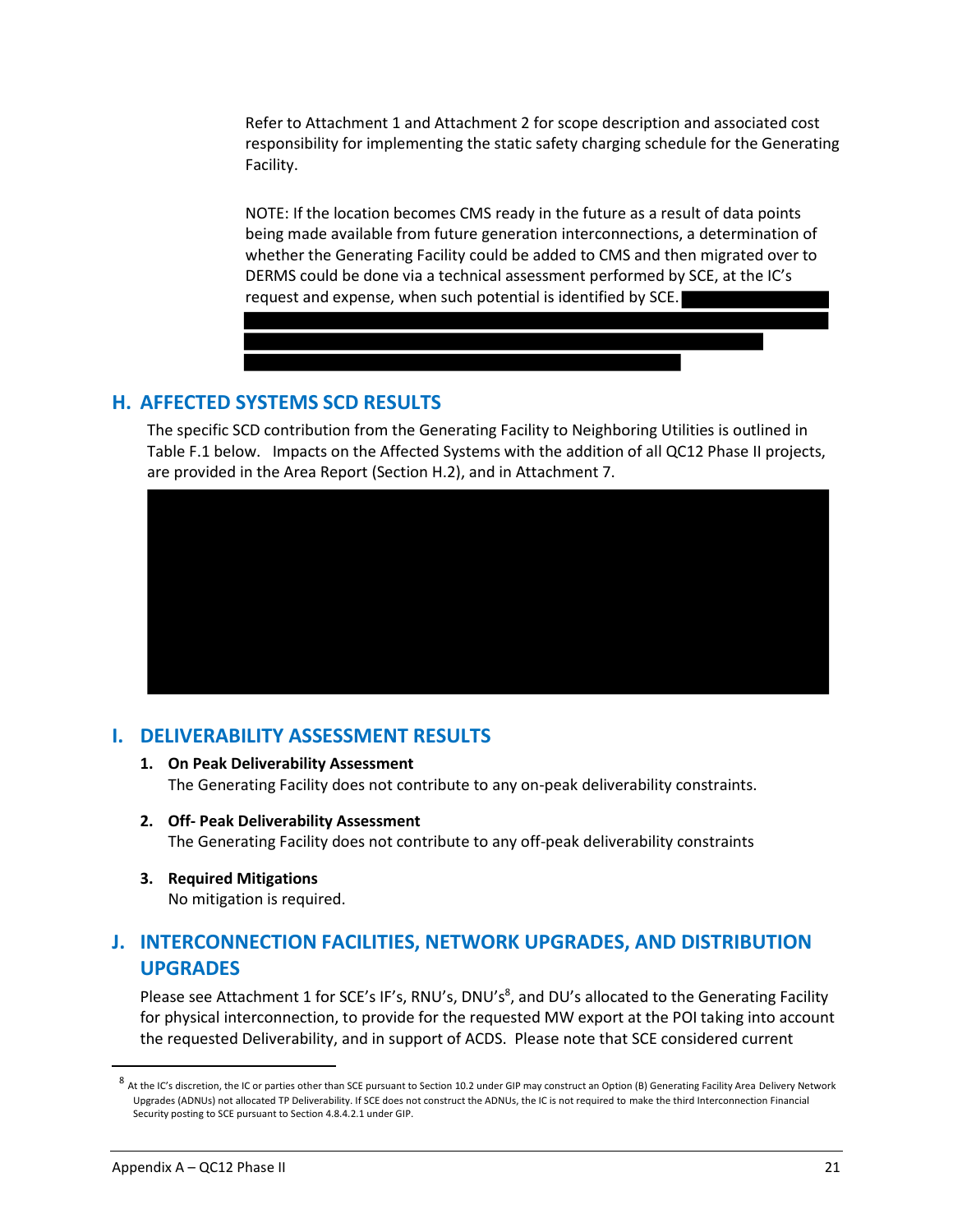system configuration, approved SCE sponsored projects, and all queued generation in determining scope for IFs and/or Plan of Service but will not "reserve" the identified scope of upgrades for the proposed POI unless a GIA is executed per the specified timelines shown in Tale L.1.

# <span id="page-24-0"></span>**K. COST AND CONSTRUCTION DURATION ESTIMATE**

I. Cost Estimate

The Generating Facility's estimated interconnection costs, adjusted for inflation and provided in 'constant' 2020 dollars escalated to the Generating Facility's feasible COD (as identified below in Table L.1), are provided in Attachment 2 and the Generating Facility's allocated cost for shared network upgrades are provided in Attachment 3 to this Appendix A report. Furthermore, Attachment 2 includes the IC's Generating Facilities Charging Capacity rate as it relates to ACDS. The interconnection costs will be documented in the forthcoming GIA for the Generating Facility. However, should there be a delay in executing the GIA beyond 2021, a new cost estimate adjusted for inflation will be required and reflected into the GIA.

II. Preliminary Durations for SCE Engineering, Design, and Construction to enable interconnection of the Generating Facility

The duration shown in Table K.1 represents the estimated time needed for SCE to design, procure, and construct the applicable facilities with the start date of the duration based on the effective date of the GIA; and necessarily include timely receipt of all required information and written authorizations to proceed ("ATP"), and timely receipt of construction payments and financial security postings and other milestones. The durations for the facilities identified for the Generating Facility is as follows:

| <b>Facilities</b>                  | Description                               | Duration  | <b>Notes</b> |
|------------------------------------|-------------------------------------------|-----------|--------------|
| Interconnection<br>Facilities (IF) | Facilities described in<br>Section 1.b of |           | 2            |
|                                    | Attachment 1                              |           |              |
| <b>Reliability Network</b>         | RNUs described in                         |           | 1            |
| Upgrades (RNU)                     | Section 2 of                              |           |              |
|                                    | Attachment 1                              |           |              |
|                                    |                                           |           |              |
| Area Delivery Network              | Because the                               | <b>NA</b> | <b>NA</b>    |
| Upgrades (ADNU)                    | <b>Generating Facility</b>                |           |              |
|                                    | elected to proceed                        |           |              |
|                                    | under Option A, no                        |           |              |
|                                    | Area Delivery                             |           |              |
|                                    | Network Upgrades                          |           |              |
|                                    | were identified for                       |           |              |
|                                    | the Generating                            |           |              |
|                                    | Facility in the Phase II                  |           |              |
|                                    | <b>Interconnection Study</b>              |           |              |
| Local Delivery                     | No required LDNUs                         | <b>NA</b> | <b>NA</b>    |
| <b>Network Upgrades</b>            | identified in the                         |           |              |
| (LDNU)                             |                                           |           |              |

#### Table K.1 Estimated Execution Duration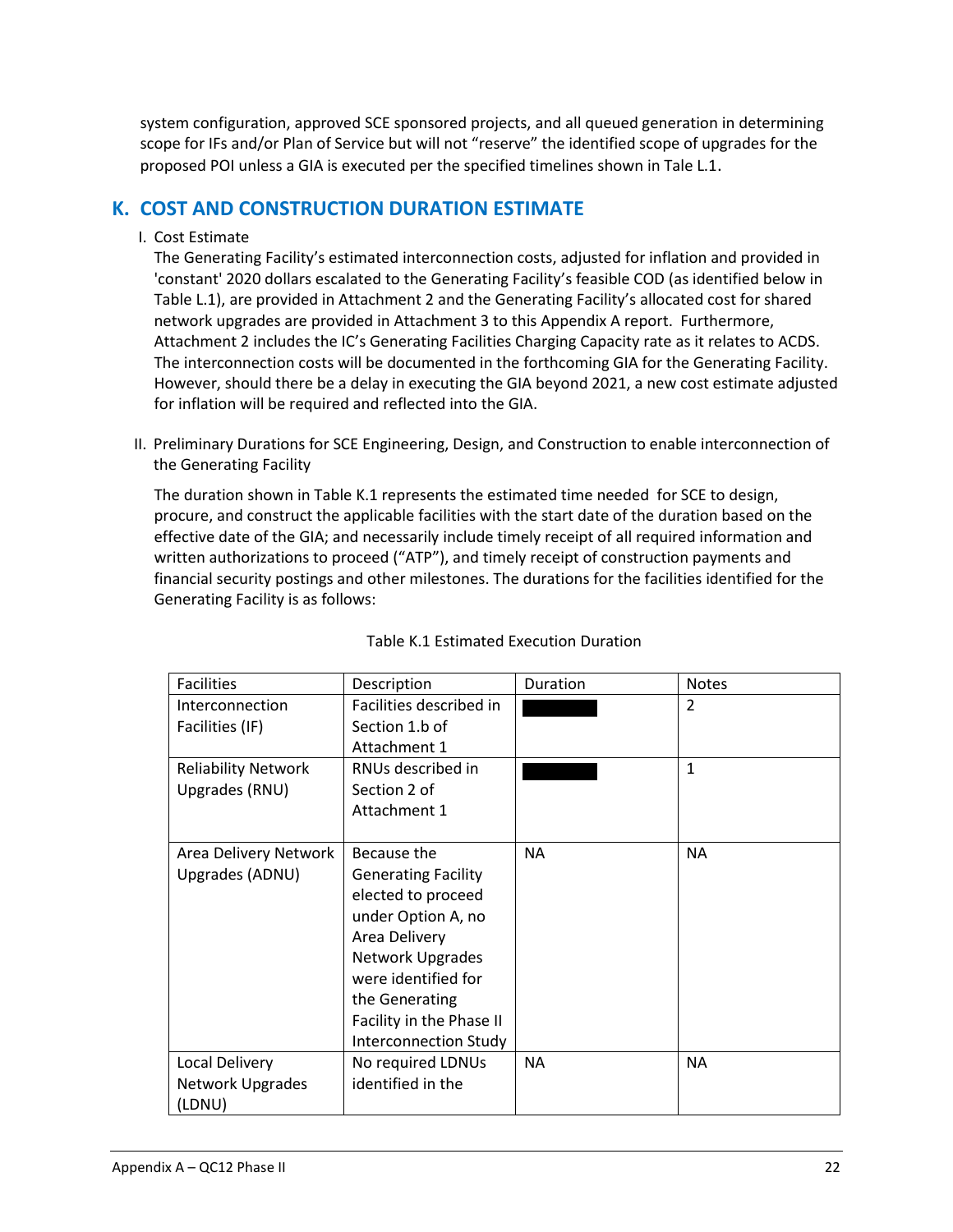|                              | Phase II                     |     |
|------------------------------|------------------------------|-----|
|                              | <b>Interconnection Study</b> |     |
| <b>Distribution Upgrades</b> | DUs described in             | 1,2 |
| (DU)                         | Section 3 of                 |     |
|                              | Attachment 1                 |     |
|                              |                              |     |
|                              |                              |     |

#### **SCE Notes for SCE Facilities Timelines Identified in Table K.1:**

### 1. **Construction Duration Estimates for Identified Upgrades**

Any construction durations identified in this section may vary. During the cluster study process, SCE includes all queued and active generation projects without regard to corresponding desired in-service dates or actual status to identify system upgrades, including SCD related upgrades, and a duration for SCE to build them. Such duration affects the ISD for this specific Generating Facility. As status for queued projects change (withdrawals, downsizing, suspensions, or deferred in-service dates), SCE may be able to accelerate in-service dates for projects affected by status changes. Furthermore, SCE will only begin design/construction of an identified system upgrade when enough projects 1) execute and fund a GIA and/or a Letter of Agreement with SCE and 2) those projects trigger the need for an upgrade.

### 2. **Coordination of Environmental Work**

Where this study assumes that the IC will perform environmental work related to the installation of SCE's IFs, and DUs as specified in this report, the IC is advised that any durations provided above assume so and that the IC will perform this environmental work related to the installation of SCE's IFs and/or DUs specified in this report and will perform them in parallel with SCE's preliminary design and engineering. The IC is expected to engage SCE to obtain concurrence prior to commencement of any environmental work and during execution of that work. Since SCE will be using the IC's environmental documents and/or work products, IC delays producing them may delay SCE's ability to obtain required permits and/or license(s). Such delays would likely cause additional delays in the commencement of SCE's final engineering, procurement, and construction. These delays could increase any durations identified in this report and push out the feasible ISD provided in Table L.1 ISD and COD Assessment.

III. Other Potential Costs to the Generating Facility None.

## <span id="page-25-0"></span>**L. IN-SERVICE DATE AND COMMERCIAL OPERATION DATE ASSESSMENT**

An ISD and COD assessment was performed for the Generating Facility to establish SCE's estimate of the earliest achievable ISD based on the cluster study process timelines and the time required for SCE to complete the facilities needed to enable physical interconnection as an Interim Deliverability or Energy Only Deliverability interconnection (as applicable) for the Generating Facility. This date may be different from the IC's requested ISD and will be the basis for establishing the associated milestones in the draft GIA.

#### **1. ISD Estimation Details**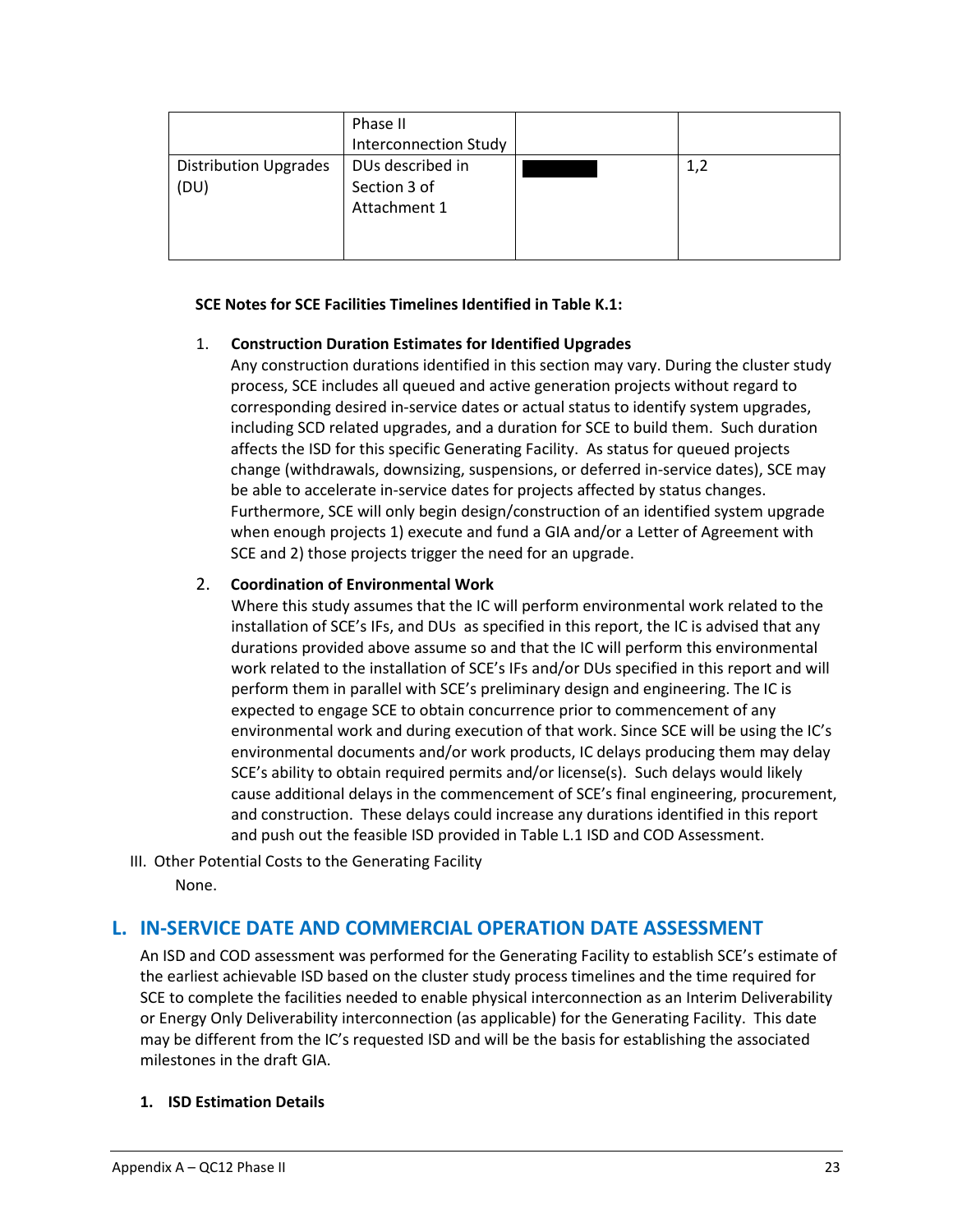For the QC12 Phase II Interconnection Study, the estimated earliest achievable ISD is derived by the time requirements to complete the following:

- 1. QC12 Interconnection Study Process
- 2. Tender a draft GIA
- 3. Negotiate and execute the GIA
- 4. Longest duration associated with the facilities required to interconnect the Generating Facility (i.e., IF, RNU, and DU), per the durations specified in Table K.1. above.

| Action or<br>Assumption                      | Calendar Days or<br>Months for<br>Calculation | Item Description                                                                                                                                                                          |
|----------------------------------------------|-----------------------------------------------|-------------------------------------------------------------------------------------------------------------------------------------------------------------------------------------------|
|                                              |                                               | Issuance of Phase II Interconnection Study Report                                                                                                                                         |
| Add:                                         | 30 CD                                         | <b>Phase II Results Meetings</b>                                                                                                                                                          |
| <b>Starting Point:</b>                       |                                               | For WDTs the assumption is that the TPD Results issued<br>and IC response provided before starting the draft GIA<br>(the IC does have the option to start the GIA negotiation<br>earlier) |
| Add:                                         | 30 CD                                         | Earliest reasonable Tender draft GIA                                                                                                                                                      |
| Add:                                         | 90 CD                                         | GIA negotiation time, execution, and related activities                                                                                                                                   |
| Add:<br>Construction<br>Duration<br>(Months) | 27                                            | Construction duration outlined in the Phase II Study<br>Report. Construction completion no earlier than date<br>which reflects earliest ISD                                               |
| Reference:                                   |                                               | IC-requested ISD via Attachment B                                                                                                                                                         |
| Reference:                                   |                                               | IC-requested COD via Attachment B                                                                                                                                                         |
|                                              |                                               | Duration difference between ISD and COD (months)                                                                                                                                          |
| Equals:                                      |                                               | Earliest achievable In-Service Date (ISD) per estimated<br>construction duration                                                                                                          |
|                                              |                                               | Earliest achievable Commercial Operation Date (COD)<br>(Using difference between ISD and COD requested by IC)                                                                             |

#### Table L.1 ISD and COD Assessment

Notes on the Achievable ISD and COD calculation:

1) This calculation assumes that the duration to construct those facilities required for an Interim Deliverability Interconnection or Energy Only interconnection (as applicable) for the Generating Facility until the applicable DNUs are completed.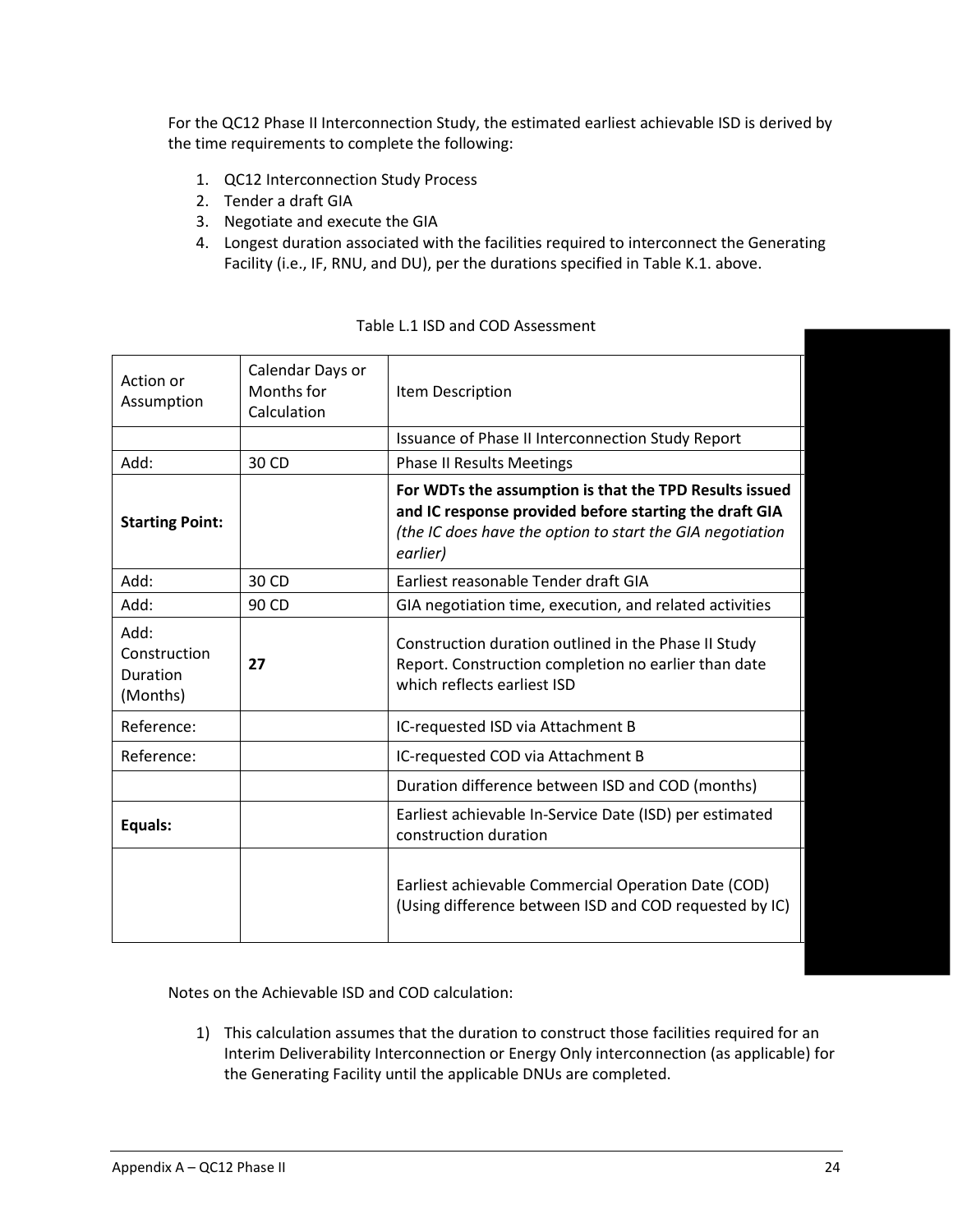- 2) The construction durations shown represent the estimated amount of time needed to design, procure, and construct the facilities with the start date of the duration based on the effective date of the GIA; and necessarily include timely receipt of all required information and written authorizations to proceed ("ATP"), and timely receipt of construction payments and financial security postings and other milestones.
- 3) The IC-requested dates are specified in the Generating Facility's IR and/or Attachment B. Actual ISD, Initial Synchronization Date, and COD will depend on licensing, engineering, detailed design, and construction requirements to interconnect the Generating Facility after the GIA has been executed or filed at the FERC for acceptance. Table L.1 provides SCE's preliminary estimated achievable ISD and COD for the Generating Facility.
- 4) Assumes that GIA is tendered after the Transmission Plan Deliverability ("TPD") allocation results are disclosed.

### 2. ISD Conclusion

SCE can reasonably tender a draft GIA by May 2021. The draft GIA should be executed and/or filed at FERC no later than August 2021 and will include the earliest ISD and COD as identified in Table L.1.

The ISO will perform its and TPD allocation<sup>9</sup> (due April 2021). Any changes in scope, cost, or schedule requirements that come out of ISO's **Annual Reassessment and** will be reflected in a e, which will be used to revise the draft GIA (if under negotiation) or amend the GIA (if already executed).

# M. TIMING OF FULL CAPACITY DELIVERABILITY STATUS, INTERIM **DELIVERABILITY STATUS, AREA CONSTRAINTS, AND OPERATIONAL INFORMATION**

The Generating Facility would be granted its requested FCDS only if the Generating Facility receives TPD allocation in the forthcoming TPD Allocation Study Process. Furthermore, timing of obtaining the requested FCDS is dependent on the completion of DNUs identified below in this report, which may be updated in any subsequent annual reassessment. Until such time that these DNUs are completed and placed in-service, the Generating Facility may be granted Interim Deliverability Status based on annual system availability. The sections below provide a discussion of the timing of FCDS, Interim Deliverability Status, Area Constraints, and Operational Information.

1. System Upgrades Required for Full Capacity Deliverability Status In order to provide for Full Capacity Deliverability Status, the following facilities are required in addition to the Reliability Network Upgrades described in Section 2.(b) of Attachment 1:

<sup>9</sup> The TPD Allocation Process is estimated to be completed in April 2021. The actual date may vary.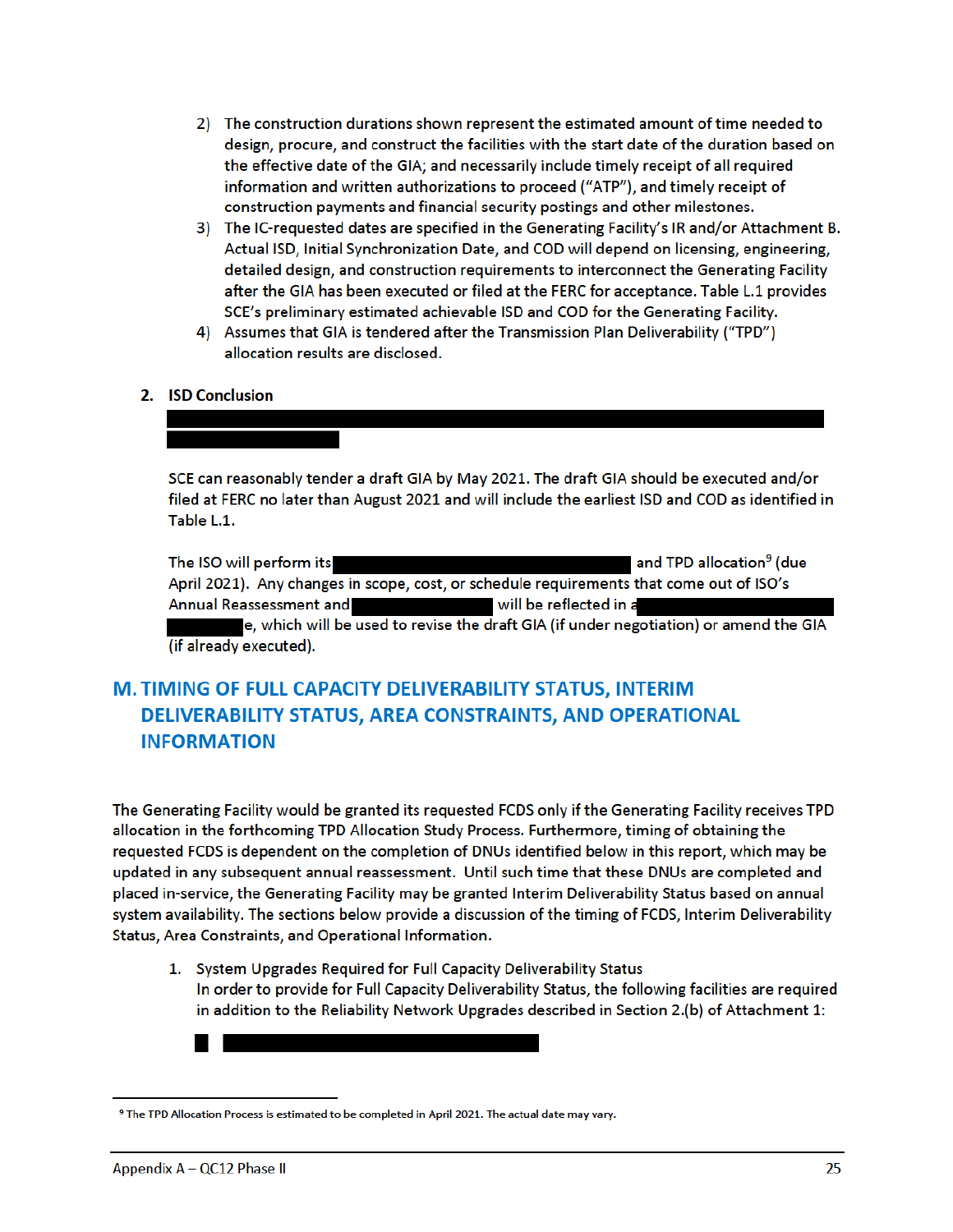

# **N. ADDITIONAL STUDY ANNOTATIONS**

#### 1. Conceptual Plan of Service

The results provided in this study are based on conceptual engineering and are preliminary. The information is not sufficient for permitting purposes and is subject to change as part of final engineering and design.

- 2. The study does not include analysis related to the power output rate of change that may occur due to the following or other conditions:
	- System morning start up for solar generating facilities: That is when each morning the Generating Facility commences to generate and export electrical energy to the electric system.
	- Cloud Cover: Solar generating facilities have significant generation output variation (Variability) which can have an impact on electric system voltage profiles.

## 3. IC's Technical Data

The study accuracy and results for the QC12 Phase II Interconnection Study were contingent upon the accuracy of the IR technical data provided by each IC during the Interconnection Study Cycle. Any changes from the data provided as allowed under GIP should were submitted in Attachment B within ten (10) Business Days following the Phase I Interconnection Study Results Meeting. Any changes from the data provided would need to be evaluated under a Material Modification Assessment (MMA) to determine if such change(s) results in a material impact to queued-behind generation.

## 4. Study Impacts on Affected Systems

Results or consequences of this Phase II Interconnection Study may require additional studies, facility additions, and/or operating procedures to address impacts to neighboring utilities and/or regional forums. For example, impacts may include but are not limited to WECC Path Ratings, short-circuit duties outside of the ISO Controlled Grid, and sub-synchronous resonance (SSR). Refer to Affected Systems Coordination Section H of the Area Report and above in Section F for additional information.

- 5. Use of SCE's Facilities
	- a. Crossing of SCE-owned Lines and Property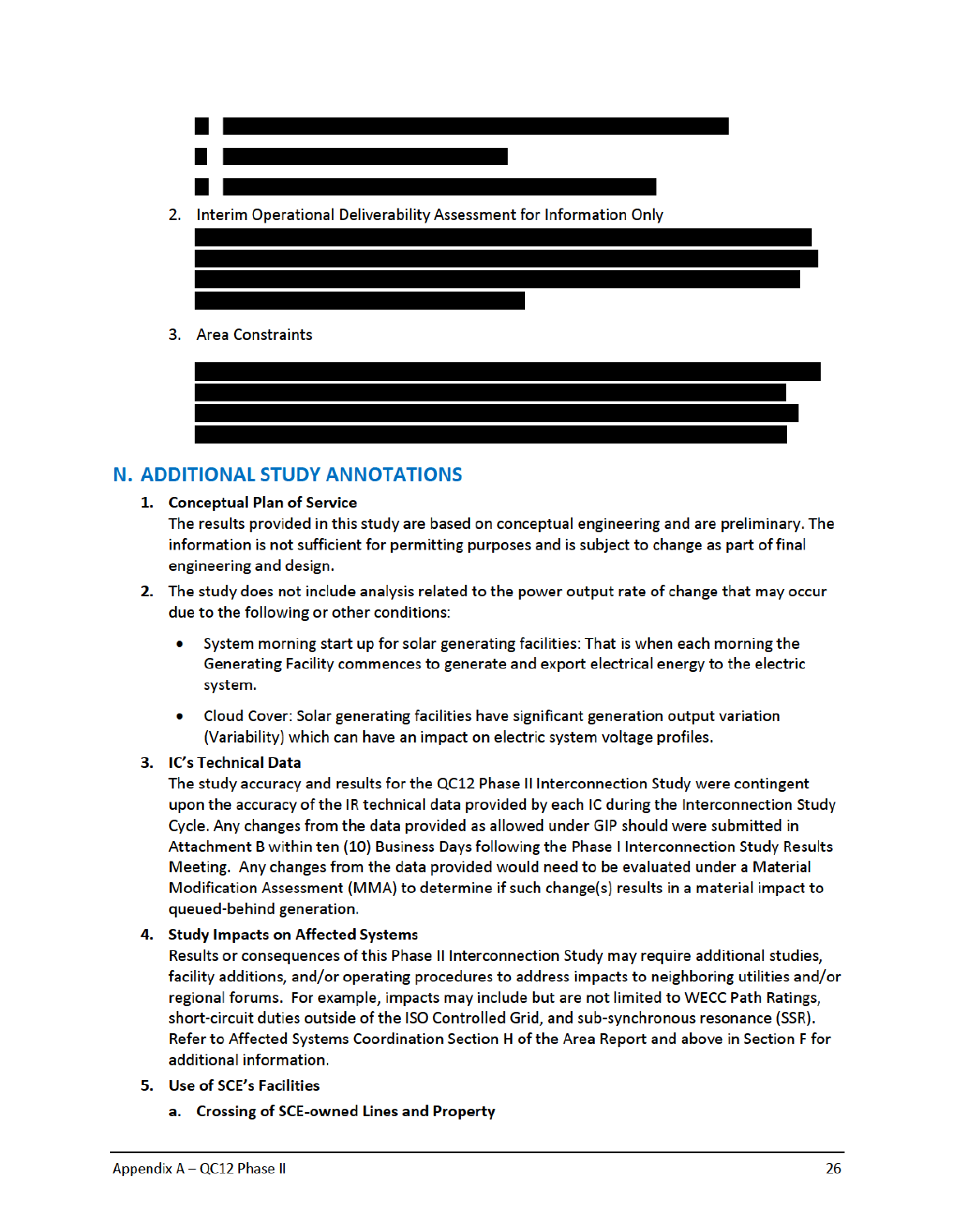The IC is responsible for acquiring all property rights necessary for the IC's Interconnection Facilities, including those required to cross the SCE's facilities and property. This Interconnection Study does not include the method or estimated cost to the IC of SCE mitigation measures that may be required to accommodate any proposed crossing of SCE's facilities. The crossing of SCE's property rights shall only be permitted upon written agreement between SCE and the IC at SCE's sole determination. Any proposed crossing of SCE property rights will require a separate study and/or evaluation, at the IC's expense, to determine whether such use may be accommodated. If the IC's Facilities result in the need to modify SCE's existing facilities, SCE recommends that the IC identify and include a description of such modifications in the IC's environmental study reports submitted to the lead agency permitting the Generating Facility. An interconnection customer may initiate this process by contacting SCE's Land Management Department at this link: https://www.sce.com/partners/real-estate-and-locations/secondary-land-use.

### **b. Utilizing SCE Property or ROW**

In instances where a site deposit is provided in lieu of site control documents for the location of a Generating Facility, and the site plan for the Generating Facility included in the IR package depicts the Generating Facility location on SCE owned property or utilizing SCE ROW; the IC will be required to provide an alternative site or submit a secondary land use request to SCE's Land Management Department for review and approval. A secondary land use request to support third party generation development is unlikely to get approved by SCE, but nevertheless the IC can submit a secondary land use request to SCE's Land Management Department for a review and approval at this link: https://www.sce.com/partners/real-estate-and-locations/secondary-land-use.

#### **6. SCE's Interconnection Handbook**

The IC shall be required to adhere to all applicable requirements in SCE's Interconnection Handbook. These include, but are not limited to, all applicable protection, voltage regulation, VAR correction, harmonics, switching and tagging, and metering requirements.

## **7. Western Electricity Coordinating Council ("WECC") Policies**

The IC shall be required to adhere to all applicable WECC policies including, but not limited to, the WECC Generating Unit Model Validation Policy.

#### **8. System Protection Coordination**

Adequate Protection coordination will be required between SCE-owned protection and ICowned protection. If adequate protection coordination cannot be achieved, then modifications to the IC-owned facilities (i.e., Generation-tie or Substation modifications) may be required to allow for ample protection coordination.

#### **9. Standby Power and Temporary Construction Power**

The Phase II Interconnection Study does not address any requirements for standby power or temporary construction power that the Generating Facility may require prior to the ISD of the IF's. Should the Generating Facility require standby power or temporary construction power from SCE prior to the ISD of the IF's, the IC is responsible to make appropriate arrangements with SCE to receive and pay for such retail service. SCE recommends that the IC identify and include a description of such facilities in the IC's environmental study reports submitted to the lead agency permitting the Generating Facility.

## **10. Licensing Cost and Estimated Time to Construct Estimate (Duration)**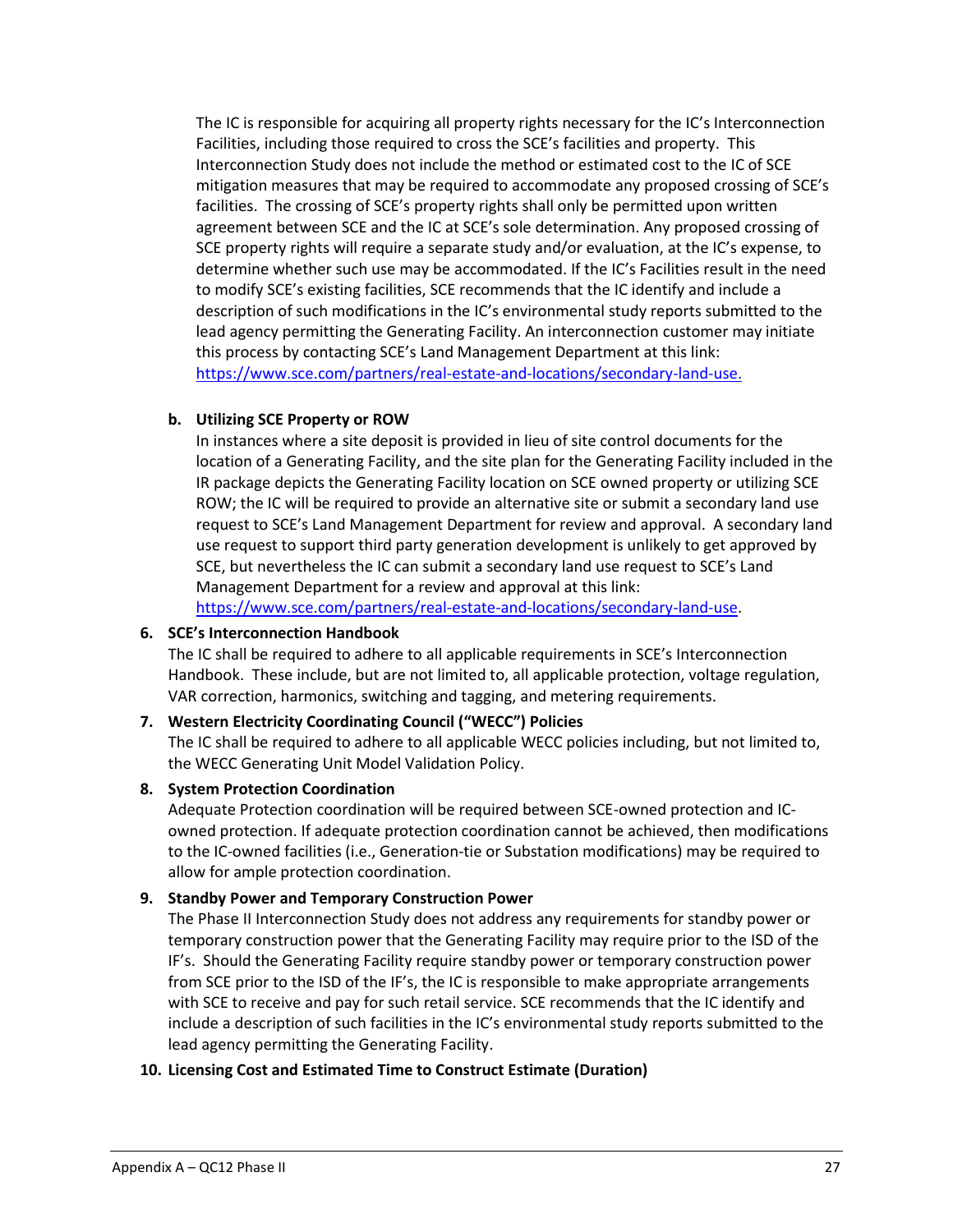The estimated licensing cost and durations applied to this Generating Facility are based on the Generating Facility scope details presented in this Phase II Interconnection Study. These estimates are subject to change as the Generating Facility's environmental and real estate elements are further defined. Upon execution of the GIA, additional evaluation including but not limited to preliminary engineering, environmental surveys, and property right checks may enable licensing cost and/or duration updates to be provided.

#### **11. Network/Non-Network Classification of Telecommunication Facilities**

- a. Non-Network (IF) Telecommunications Facilities: The cost for telecommunication facilities that were identified as part of the IC's Interconnection Facilities was based on an assumption that these facilities would be sited, licensed, and constructed by the IC. The IC will own, operate, maintain, and construct main and diverse telecommunication paths associated with the IC's generation tie line, excluding terminal equipment at both ends. In addition, the telecommunication requirements for the RAS were assumed based on tripping of the generator's breaker in lieu of tripping the circuit breakers and opening the IC's gen-tie at SCE's substation.
- b. Network (Network Upgrades) Telecommunications Upgrades: Due to uncertainties related to telecommunication upgrades for the numerous projects in queues ahead of this Generating Facility, telecommunication upgrades for earlier queued projects without a signed GIA which upgrades have not been constructed were not considered in this study. Depending on the scope of these earlier queued projects, the cost of telecommunication upgrades identified for Phase II may be reduced. Any changes in these assumptions may affect the cost and schedule for the identified telecommunication upgrades.

### **12. Ground Grid Analysis**

A detailed ground grid analysis will be required as part of the final engineering for the Generating Facility at the SCE substations whose ground grids were flagged with duty concerns.

#### **13. SCE Technical Requirements**

The IC is advised that there may be technical requirements in addition to those that outlined above in Section C of this report that will be addressed in the Generating Facility GIA.

#### **14. Applicability**

This document has been prepared to identify the impact(s) of the Generating Facility on the SCE's electric system; as well as establish the technical requirements to interconnect the Generating Facility to the POI that was evaluated in the final Phase II Interconnection Study for the Generating Facility. Nothing in this report is intended to supersede or establish terms/conditions specified in GIAs agreed to by the SCE, ISO, and the IC.

## **15. Process for Initial Synchronization Date/Trial Operation Date and COD of the Generating Facility**

The IC is reminded that the ISO has implemented a New Resource Implementation ("NRI") process that ensures that a generation resource meets all requirements before Initial Synchronization Date/Trial Operation Date and COD. The NRI uses a bucket system for deliverables from the IC that are required to be approved by the ISO. The first step of this process is to submit an "ISO Initial Contact Information Request form" at least seven (7) months in advance of the planned Initial Synchronization Date. Subsequently an NRI project number will be assigned to the Generating Facility for all future communications with the ISO. SCE has no involvement in this NRI process except to inform the IC of this process requirement. Further information on the NRI process can be obtained from the ISO Website using the following links: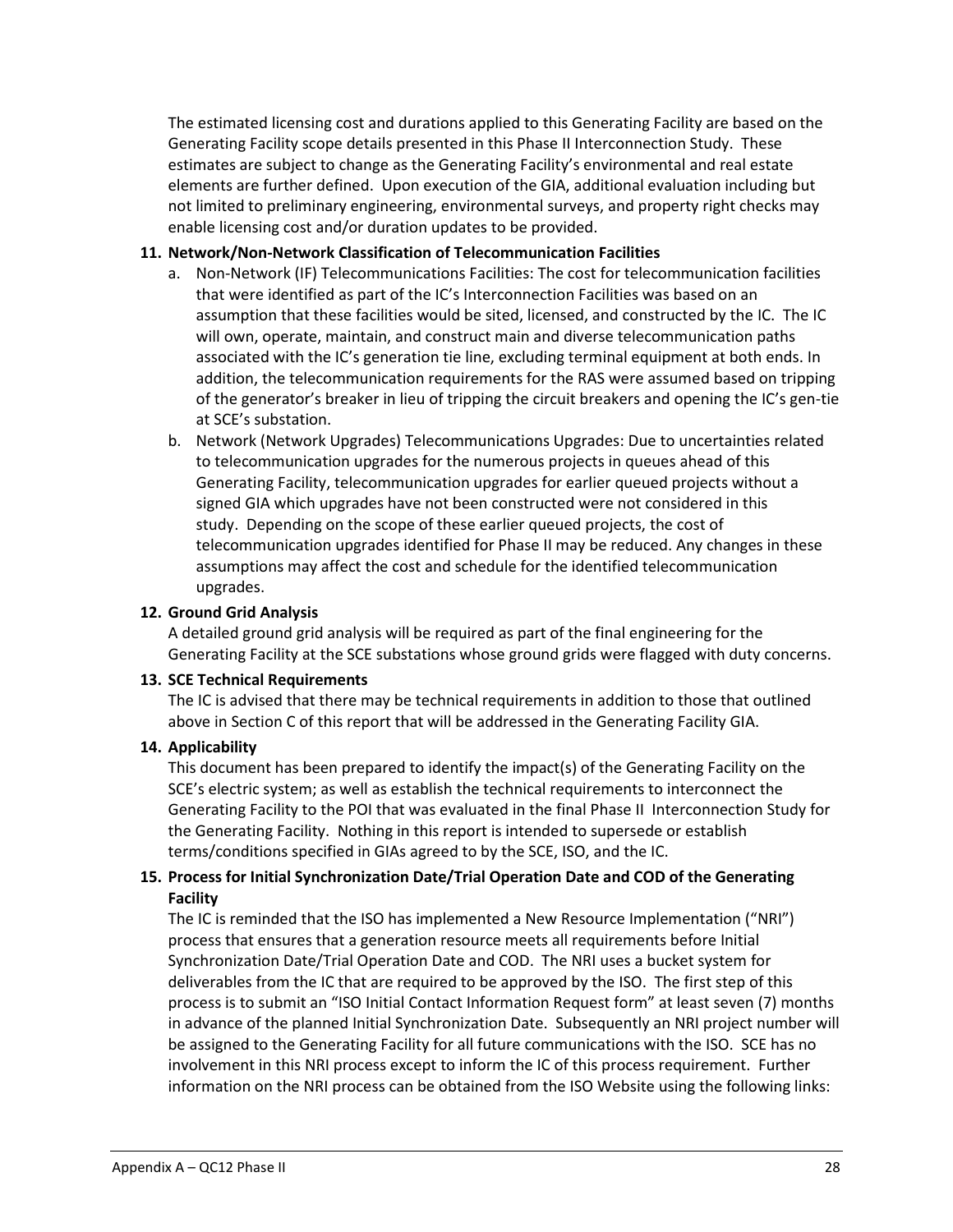New Resource Implementation webpage:

http://www.caiso.com/participate/Pages/NewResourceImplementation/Default.aspx

#### NRI Checklist:

http://www.caiso.com/Documents/NewResourceImplementationChecklist.xls

NRI Guide:

http://www.caiso.com/Documents/NewResourceImplementationGuide.doc

#### **16. ISO Market Dispatch**

This study did not evaluate any potential limitations that may be driven by the ISO market under real-time operating conditions.

#### **17. Interconnection Request to Third-Party Owned Facilities**

Generating Facility's requesting to interconnect to a Third party owned facility will need to obtain written approval from the owner(s) of the facility prior to execution of the GIA.

#### **18. Future Charging Restrictions**

Charging restrictions not identified in this study may occur in the future if the underlying operating assumptions prove to be different from the conditions evaluated in this study.

#### **19.** Transmission Voltage Reference

Identification of facility voltages (220 kV) in this Phase II Study are shown consistent with SCE System Operating Bulletin 123. However, all studies were predicated on the base voltages reflected in the WECC base cases. For the SCE bulk power system, the WECC base cases reflect 230 kV and 500 kV base voltages; consequently, all per-unit calculations presented were based on 230 kV and 500 kV voltages.

**20.** The IC is advised that SCE reserves its right to issue an addendum or revision to this report, if applicable to comply with future tariff amendments filed and accepted by FERC associated with the treatment of energy storage devices interconnected or proposing to interconnect to the Distribution System.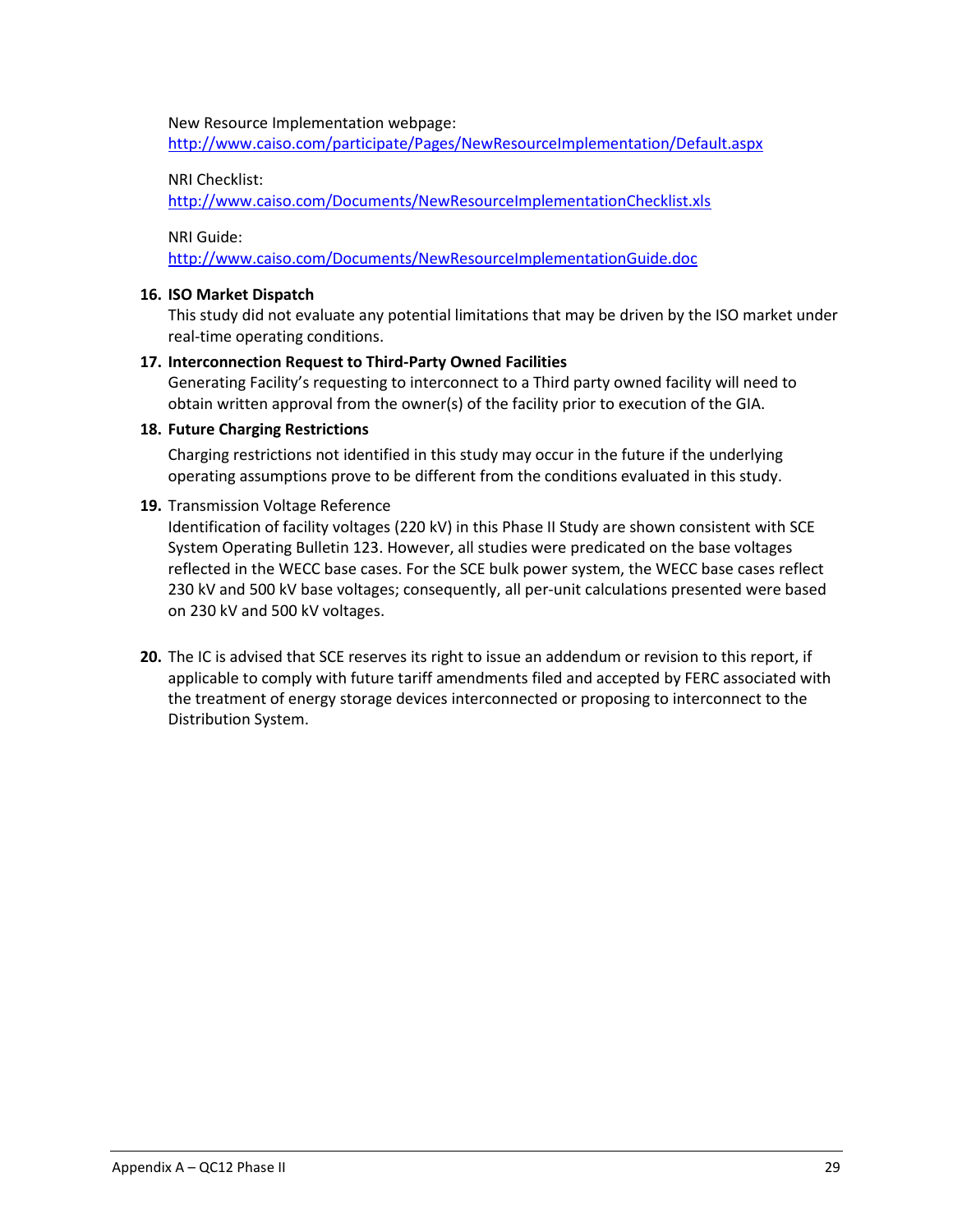## <span id="page-32-0"></span>**Attachment 1: Interconnection Facilities, Network Upgrades, and Distribution Upgrades** Please refer to separate document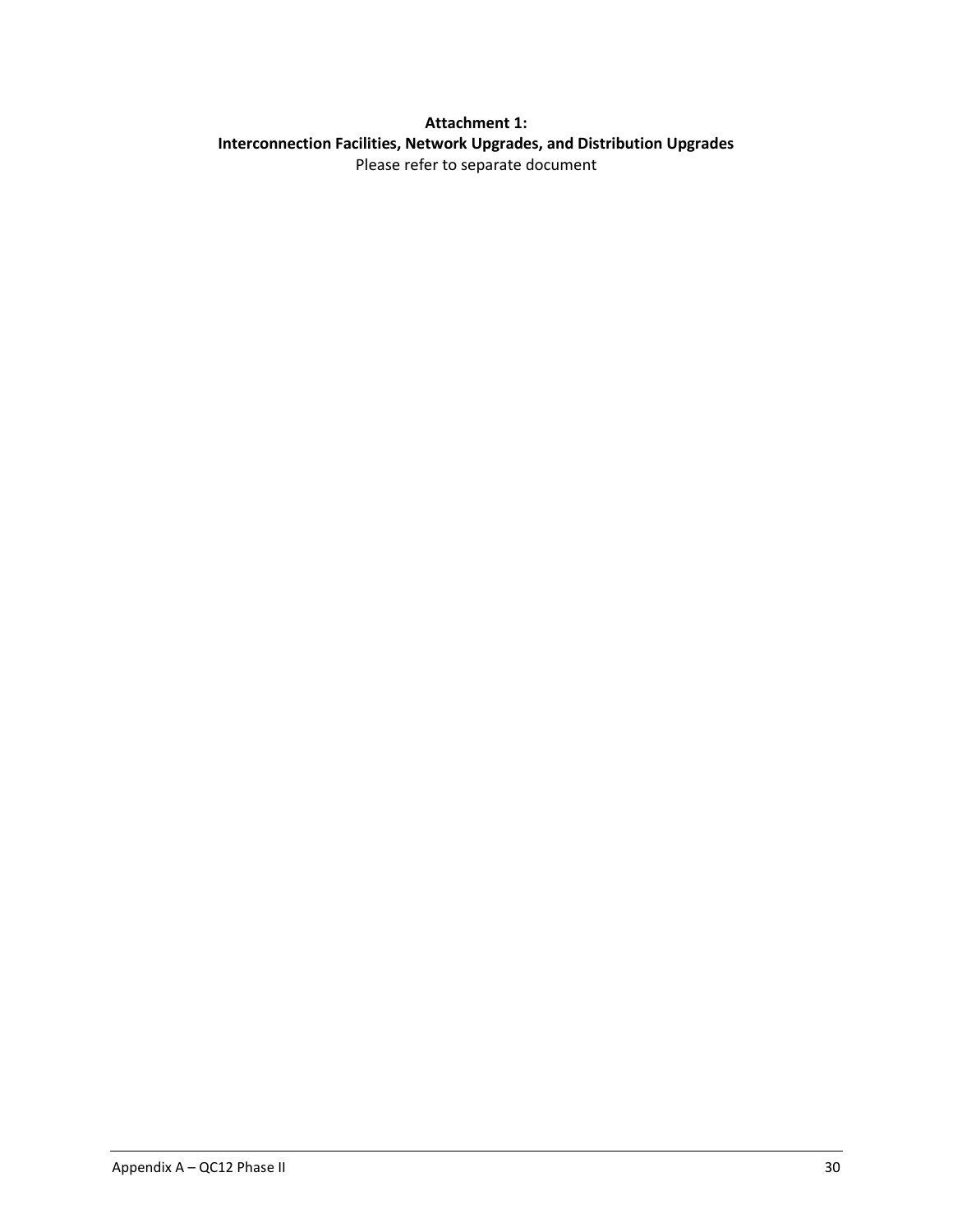## <span id="page-33-0"></span>**Attachment 2: Escalated Cost and Time to Construct for Interconnection Facilities, Reliability Network Upgrades, Delivery Network Upgrades, and Distribution Upgrades** Please refer to separate document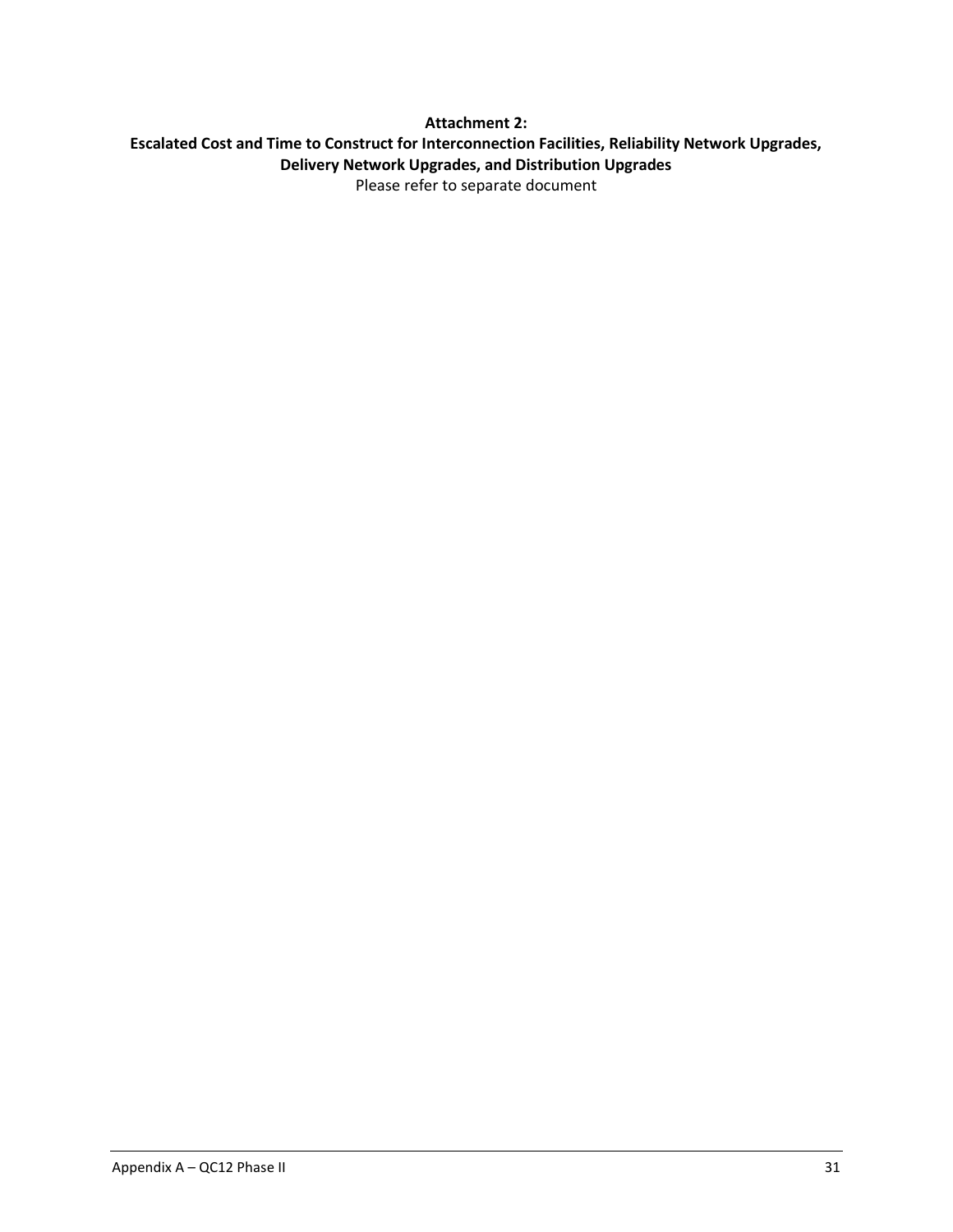## **Attachment 3: Allocation of Network Upgrades for Cost Estimates and Maximum Network Upgrade Cost Responsibility**

<span id="page-34-0"></span>

| H. Project ADNU Cost Responsibility (\$k) | $\overline{\phantom{a}}$<br>$\sim$ |  |
|-------------------------------------------|------------------------------------|--|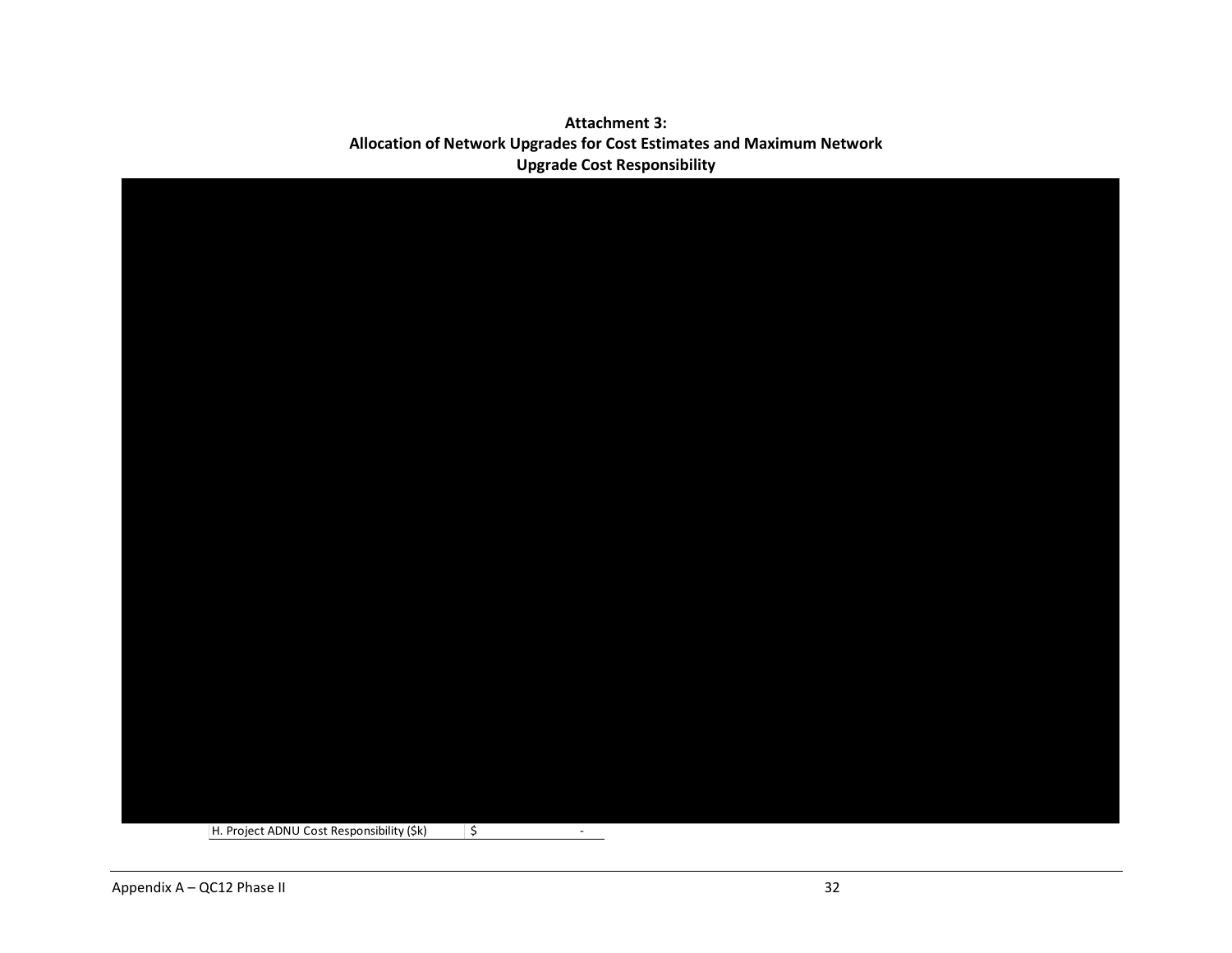**Notes:** 

**"Generating Facility RNU and LDNU Cost Responsibility" is the RNU and LDNU cost currently assigned to the Generating Facility. It doesn't include the cost share of the Potential Network Upgrades. This is the RNU and LDNU cost that the IC is required to post the Interconnection Financial Security for.**

**"Maximum RNU and LDNU Cost Responsibility" is the maximum RNU and LDNU cost that could be assigned to the Generating Facility. The total cost re-allocation for RNU and LDNU in the subsequent reassessments shall not exceed this amount.**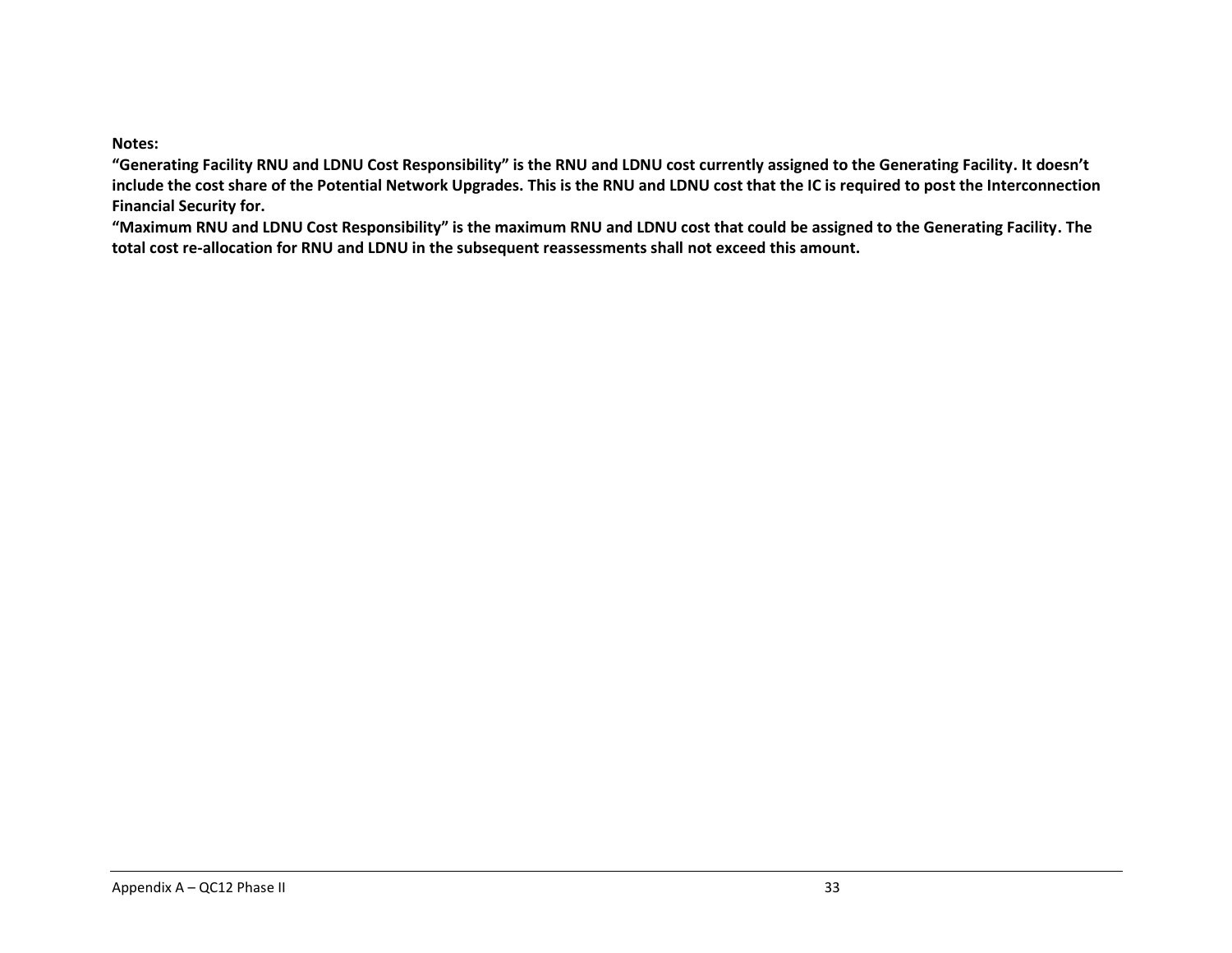## **Attachment 4: SCE's Interconnection Handbook**

<span id="page-36-0"></span>Preliminary Protection Requirements for Interconnection Facilities are outlined in SCE's Interconnection Handbook at the following link:

https://library.sce.com/content/dam/sce-doclib/documents/business/generating-your-own-power/gridinterconnections/SCE InterconnectionHandbook.pdf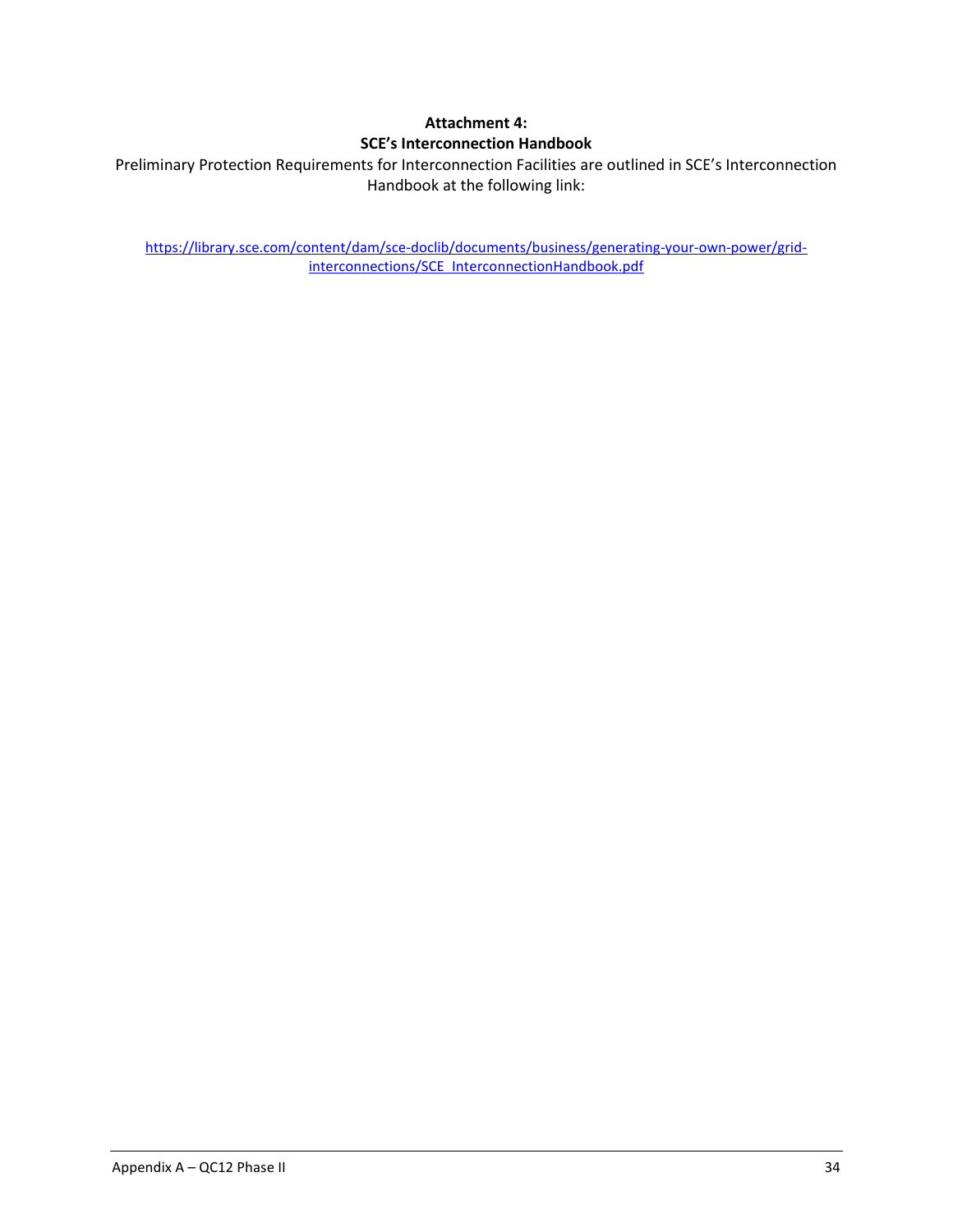<span id="page-37-0"></span>**Attachment 5: Short-Circuit Duty Calculation Study Results** Please refer to the Appendix H of the Area Report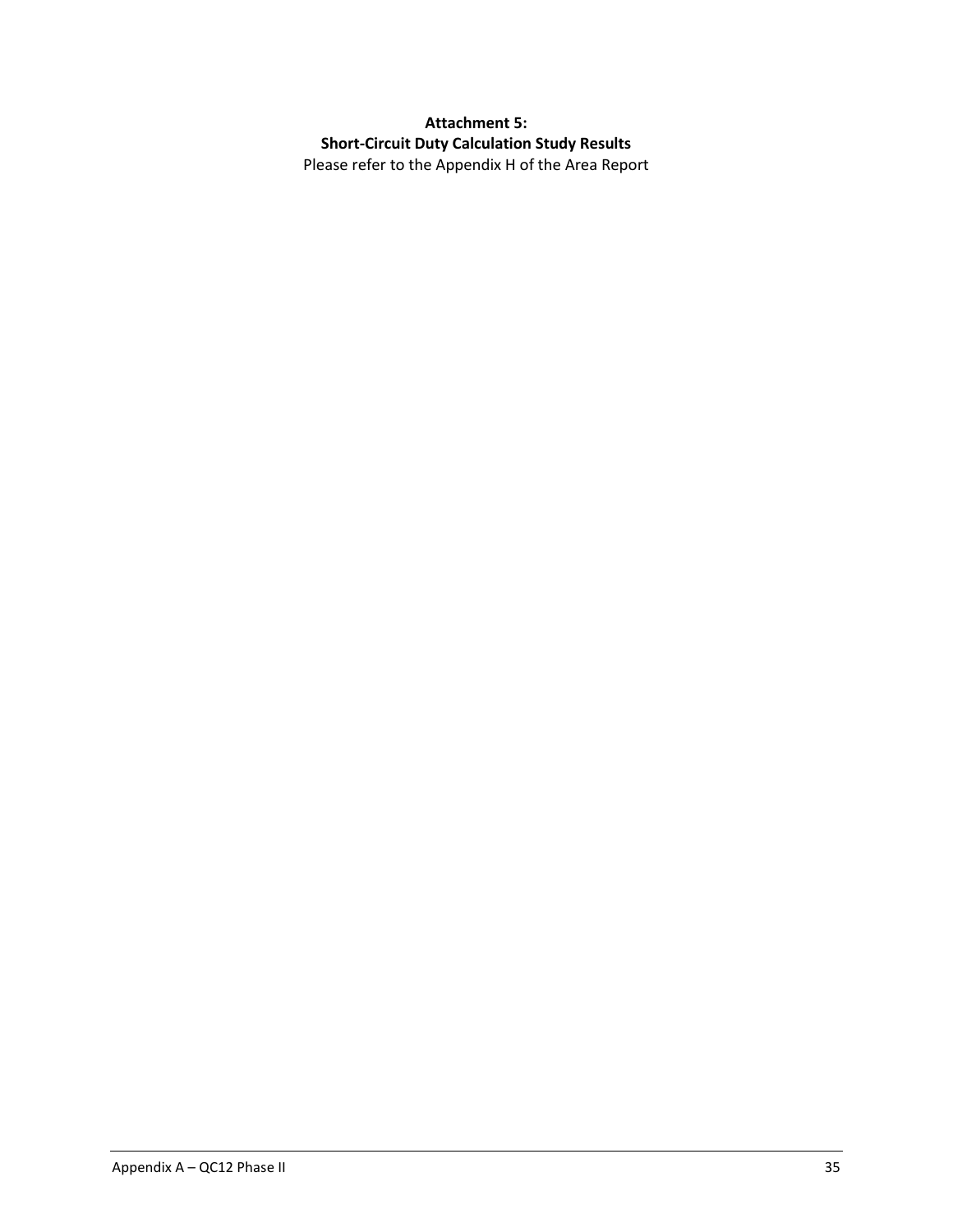## **Attachment 6:**